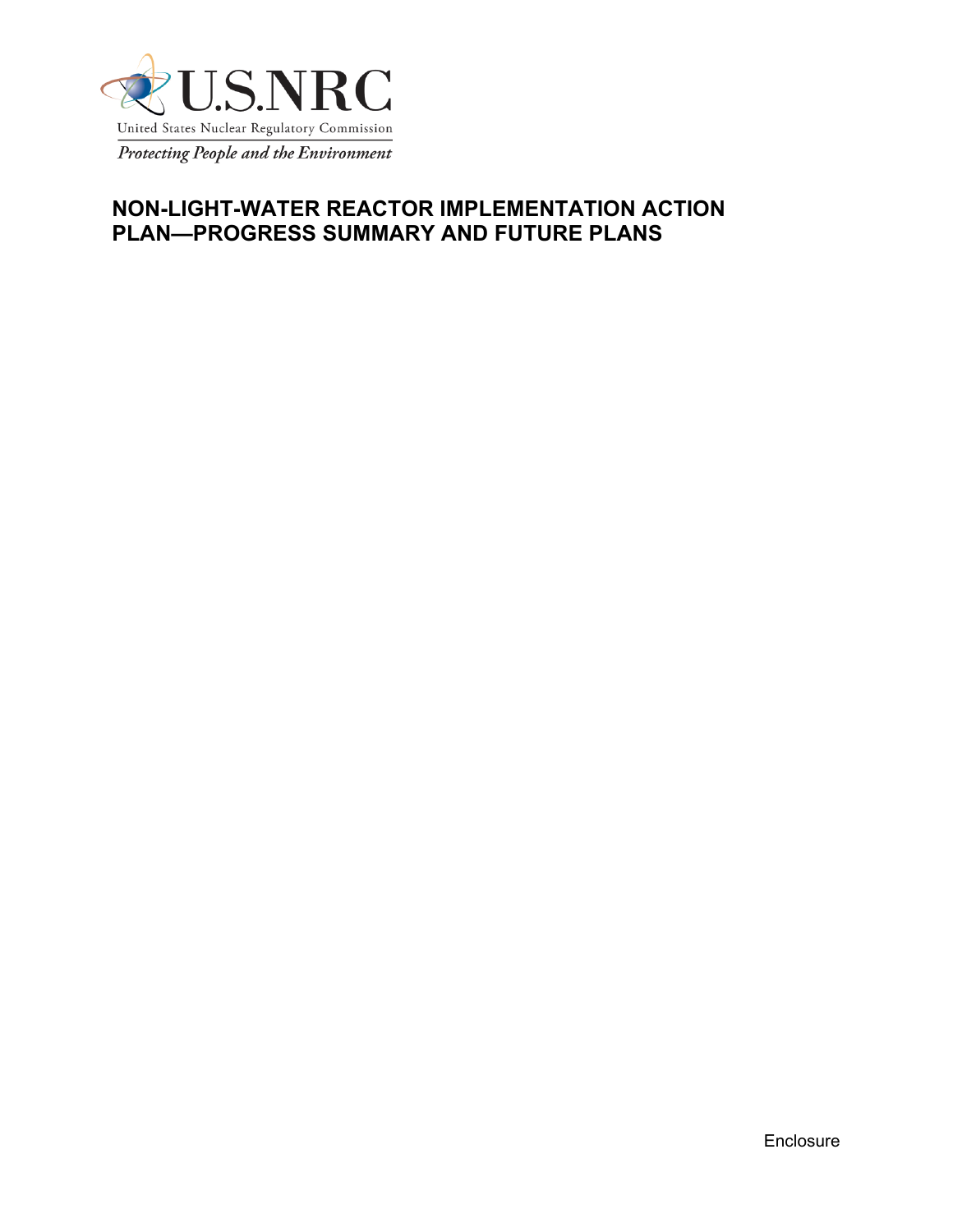# **CONTENTS**

| 1.0 |                                                                    |  |
|-----|--------------------------------------------------------------------|--|
| 2.0 | Strategic Area No. 1: Staff Development and Knowledge Management 3 |  |
| 3.0 |                                                                    |  |
| 4.0 |                                                                    |  |
| 5.0 |                                                                    |  |
| 6.0 |                                                                    |  |
| 7.0 |                                                                    |  |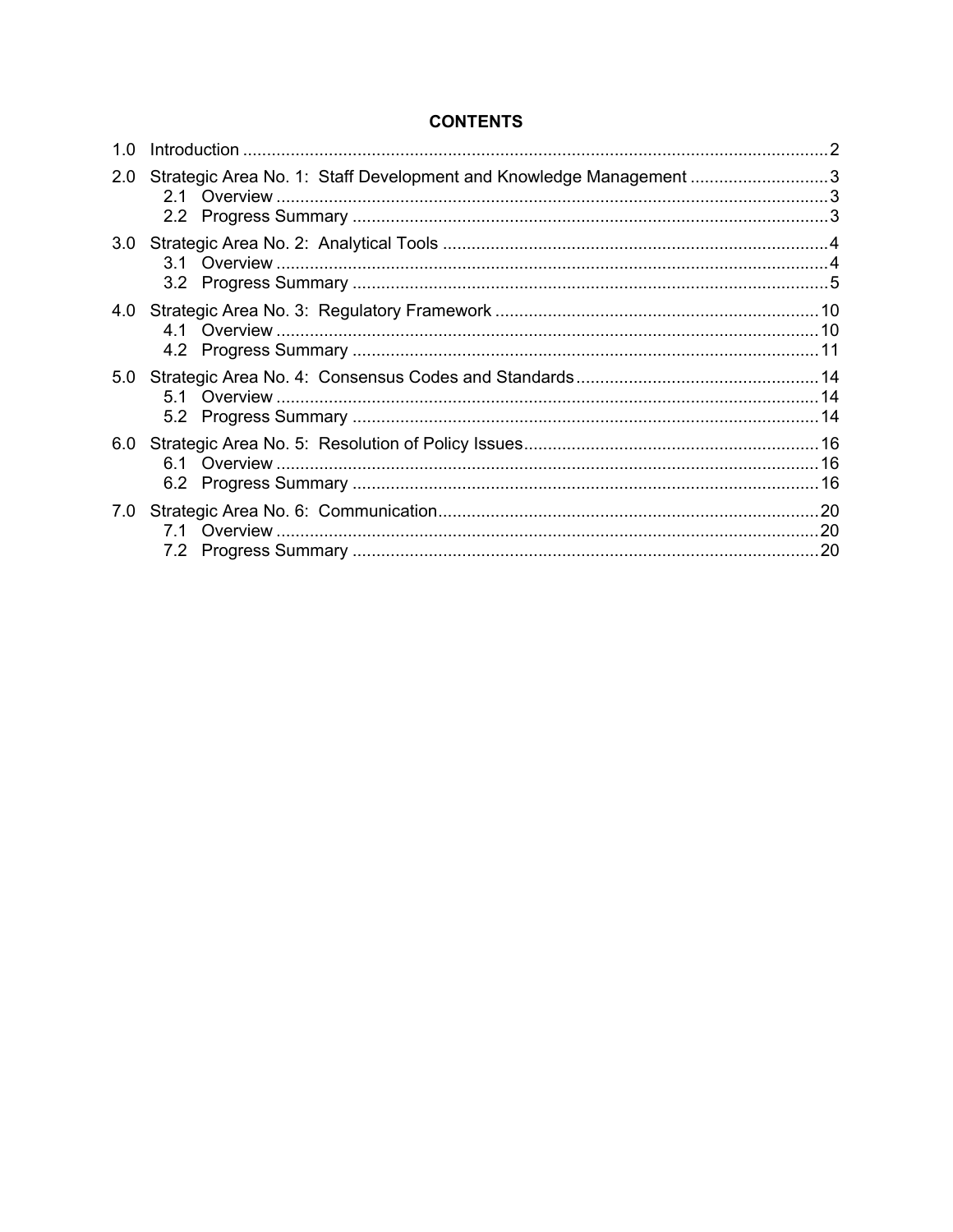### **1.0 Introduction**

This enclosure summarizes activities underway and planned by the staff of the U.S. Nuclear Regulatory Commission (NRC) to make the safe use of advanced nuclear technology possible. The staff described background information and previous accomplishments in previous annual updates: SECY-18-0011, "Advanced Reactor Program Status," dated January 25, 2018,<sup>1</sup> and SECY-19-0009, "Advanced Reactor Program Status," dated January 17, 2019.2

The staff has organized its non-LWR readiness efforts into six strategic areas:

- (1) staff development and knowledge management
- (2) analytical tools
- (3) regulatory framework
- (4) consensus codes and standards
- (5) resolution of policy issues
- (6) communications

-

This enclosure provides the status of each of the readiness strategies, with an emphasis on accomplishments achieved during calendar year 2019. This enclosure also describes next steps and planned activities. The staff is developing and implementing transformational approaches to conducting advanced reactor licensing reviews, including the development of staff review strategy guidance, use of limited staffing core review teams, focus on safetysignificant design and operational characteristics, preparation of streamlined review documentation, and use of regulatory audits and meetings to reduce the number of requests for additional information. By fostering a culture of change, the staff seeks to innovate how licensing reviews are conducted to facilitate more effective and efficient use of NRC resources and to make the safe use of advanced nuclear technologies possible.

The staff has made significant progress over the past year on its ongoing activities to support licensing non-LWRs, many of which support the activities required by Section 103 of the Nuclear Energy Innovation and Modernization Act (NEIMA), which was signed into law on January 14, 2019. As required by Sections 103(b) and 103(c) of NEIMA, the NRC prepared two reports to Congress regarding (1) expediting and establishing stages in the licensing process for commercial advanced nuclear reactors; and (2) increasing, where appropriate, the use of risk‑informed and performance‑based evaluation techniques and regulatory guidance in licensing commercial advanced nuclear reactors within the existing regulatory framework. These reports were sent to Congress on July 12, 2019. Under NEIMA, the NRC is also required by January 2021 to "develop and implement, where appropriate, strategies for the increased use of risk-informed, performance-based licensing evaluation techniques and guidance for commercial advanced nuclear reactors within the existing regulatory framework, including evaluation techniques and guidance" for topics including source terms, licensing basis event selection and evaluation, containment performance and emergency preparedness. Finally, consistent with Section 103 of NEIMA, staff has begun efforts to establish a "technologyinclusive regulatory framework" for optional use by applicants for new commercial advanced nuclear reactor licenses. The NRC plans to complete this rulemaking by December 31, 2027. The status of these ongoing activities are discussed under Strategic Areas Nos. 3 and 5 in this enclosure.

<sup>&</sup>lt;sup>1</sup> See SECY-18-0011, "Advanced Reactor Program Status," dated on January 25, 2018 (ADAMS No. ML17334B217) <sup>2</sup> See SECY-19- 0009, "Advanced Reactor Program Status," dated on January 17, 2019 (ADAMS Accession

No. ML18346A075)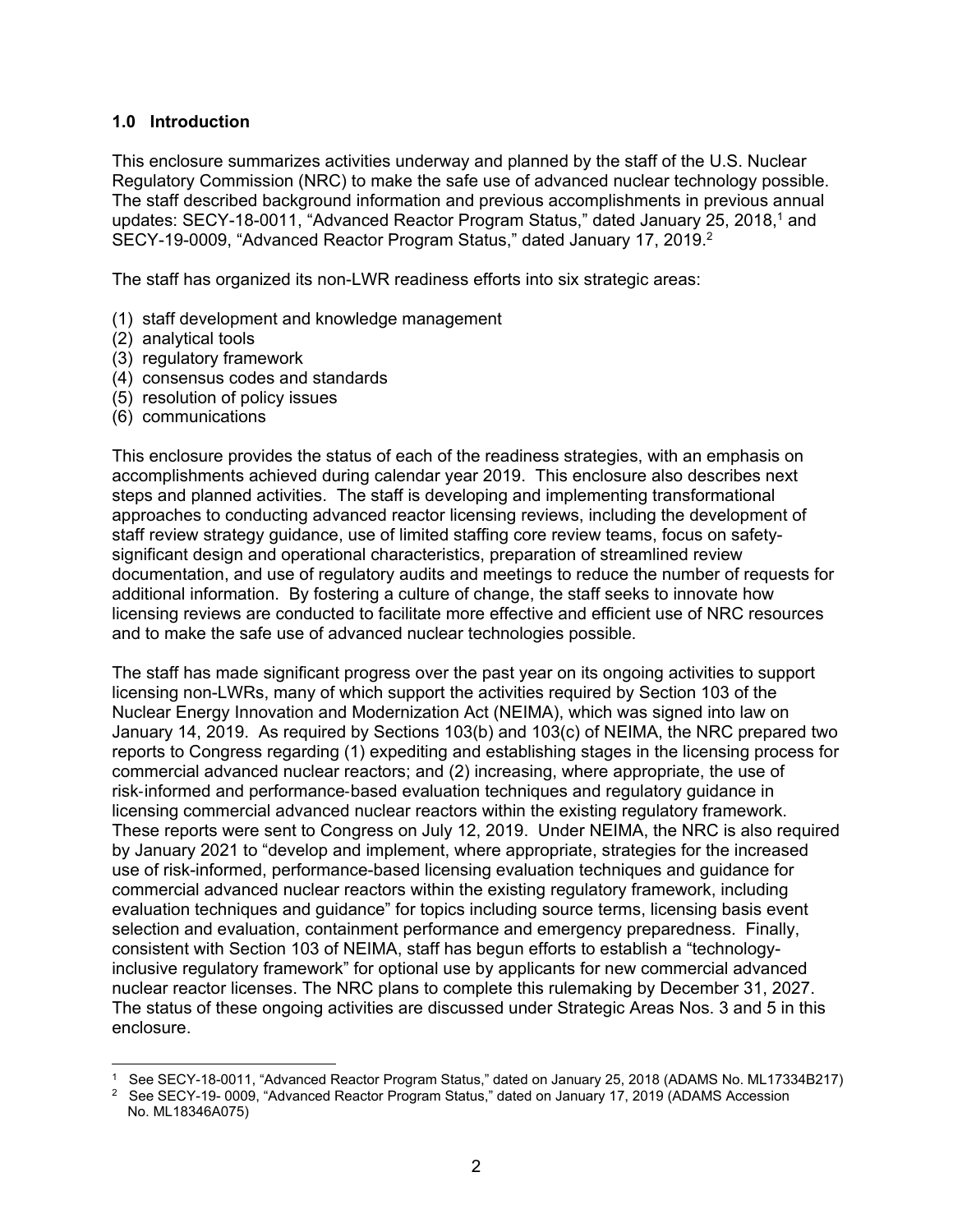NEIMA defines "advanced nuclear reactor" as a nuclear fission or fusion reactor, including a prototype plant, with significant improvements compared to commercial nuclear reactors under construction as of the date of enactment of the Act. Therefore, the NRC and the U.S. Department of Energy (DOE) Office of Science/Fusion Energy Sciences have initiated routine interactions to develop longer-term strategies for the possible deployment of fusion reactors. Many of the regulatory changes being considered for non-LWRs will inform strategies for licensing fusion reactors. The NRC staff also plan to support an upcoming DOE/NRC workshop on fusion technologies in March 2020.

### **2.0 Strategic Area No. 1: Staff Development and Knowledge Management**

### 2.1 Overview

This strategy supports the objective of enhancing non-LWR technical readiness. By investing in our people, we are positioned to address the challenges of licensing new technologies. The near-term objectives for this strategy are to identify work requirements, identify critical skills and staff capacity requirements, assess the staff's current non-LWR technical readiness, and close gaps in technical readiness. Activities within Strategic Area No. 1 are informed by ongoing DOE and industry technology development activities. The NRC also monitors the plans of prospective applicants to assess future workload in this changing environment to ensure that the staff prioritizes its readiness in technology-specific areas appropriately.

In 2019, the staff made progress in increasing staff knowledge of non-LWRs. The staff's main objective in 2020 under this strategy will be to continue to expand the staff's capability and capacity in order to support anticipated workload.

### 2.2 Progress Summary

The staff has enhanced its advanced reactor technical readiness in accordance with Section 103(a)(5) of NEIMA, which requires the NRC to provide for staff training or hiring of experts to support activities required under Section 103(a)(1)–(4) of the Act and support preparations for preapplication interactions and commercial advanced reactor license application reviews.

In March 2019, the Office of New Reactors (NRO) created the Division of Advanced Reactors (DAR) to focus on advanced reactor technical readiness, to support preapplication interactions, and to perform technical reviews of advanced reactor applications. In October 2019, when NRO merged with the Office of Nuclear Reactor Regulation, the new division became the Division of Advanced Reactors and Non-Power Production and Utilization Facilities. The staff created the new division with the intention of providing increased focus on advanced reactor readiness activities and increasing staff capacity to support advanced reactor licensing. The new division has three branches that focus on advanced reactors: the Advanced Reactor Policy Branch, the Advanced Reactor Licensing Branch, and the Advanced Reactor Technical Branch. By including advanced reactor licensing in the same division as non-power production and utilization facility licensing, the staff can leverage synergies and experience in the licensing of novel technologies. Subject matter experts from critical disciplines were reassigned to this new division to prepare for potential early mover advanced reactor applications. This has helped position the staff for success in conducting preapplication reviews and the continued development of the regulatory infrastructure for non-LWRs. The staff plans to continue to fill remaining vacancies in the new division in (fiscal year) FY 2020 to further increase the organizational capacity to support the projected advanced reactor workload.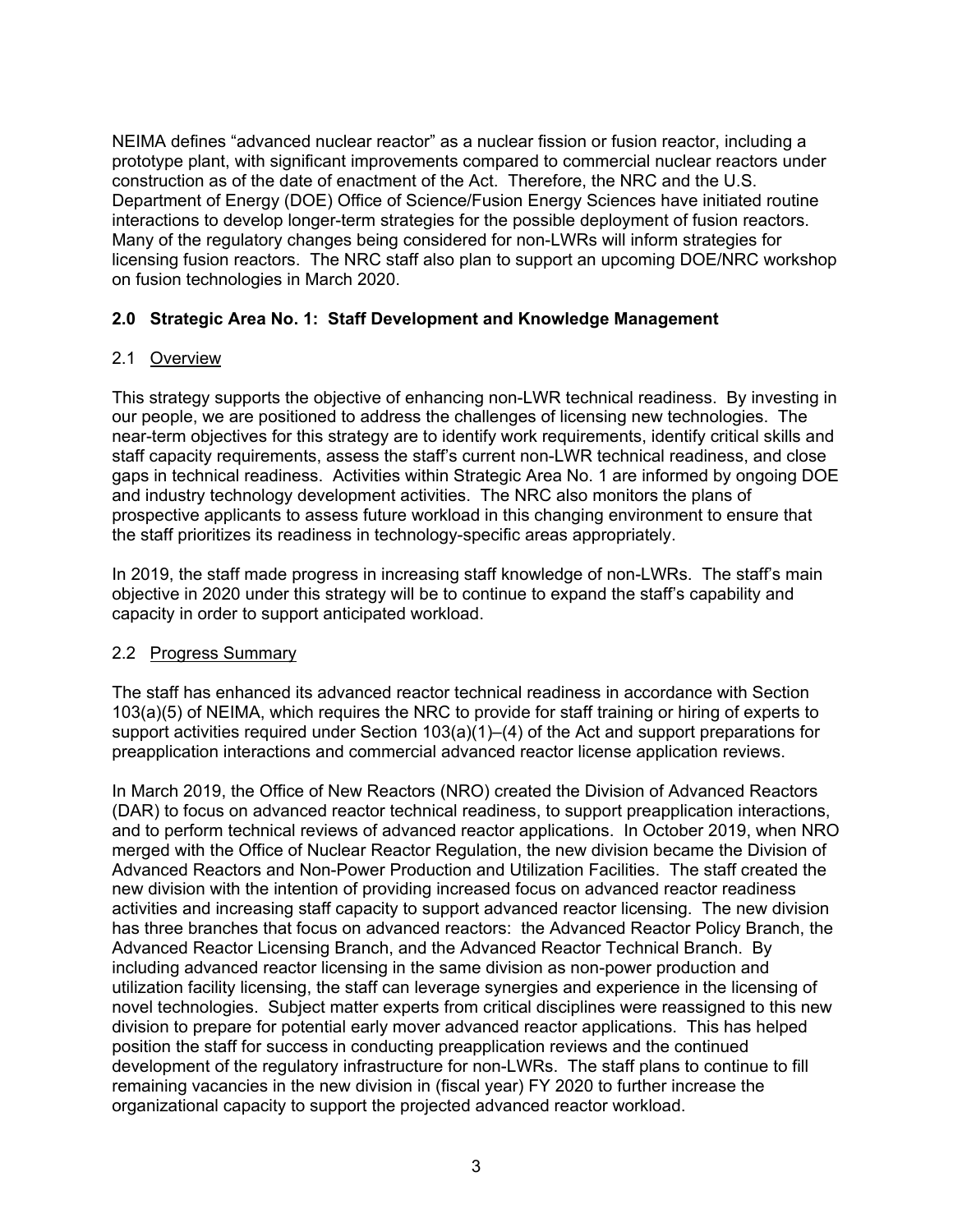The staff focused primarily on two activities in support of Strategic Area No. 1 in 2019<sup>3</sup>: (1) training and (2) knowledge management efforts.

### 2.2.1 Training

To supplement the course on molten salt reactors (MSRs) developed in 2017 by Oak Ridge National Laboratory (ORNL), the staff contracted with Argonne National Laboratory (ANL) to develop training curricula for sodium-cooled fast reactors (SFRs), including micro-reactors, and high-temperature gas-cooled reactors (HTGRs). The SFR and HTGR workshops were provided in April and July 2019 respectively. The knowledge gained from this training assisted the staff in understanding SFR, micro-reactor, and HTGR technologies, and helped to enable the staff to perform regulatory reviews of designs using these technologies and to develop guidance for performing future application reviews, as needed. The training materials for these courses have been made publicly available and the training was video recorded to facilitate training additional staff as needed in the future. The staff has also begun a series of seminars on advanced reactor technical and regulatory topics such as risk informed decision-making and accident source terms.

Next Steps: The staff will continue to assess training needs and develop additional training courses and other training opportunities, including additional seminars on specific technical and regulatory topics of importance for non-LWR technology.

#### 2.2.2 Knowledge Management

Significant information is available on technical, policy, and regulatory issues associated with licensing non-LWR designs. The goal of this activity is to consolidate existing documents and training materials to make them more easily accessible and searchable and to develop additional knowledge management resources as needed to support staff development.

In 2018, the staff contracted with Brookhaven National Laboratory to prepare a report on the "NRC Regulatory History of Non-Light Water Reactors," which was finalized and made publicly available on October 18, 2019.<sup>4</sup> This report will assist the staff in understanding the history of non-LWR technologies and facilitate future reviews of these technologies. This report will introduce non-LWR concepts to NRC staff members who are not familiar with non-LWRs and will provide the associated historical context.

Next Steps: The staff plans to leverage the NRC's Nucleopedia knowledge management platform to make non-LWR information more readily accessible to the staff.

# **3.0 Strategic Area No. 2: Analytical Tools**

### 3.1 Overview

This strategy supports the non-LWR vision and strategy objective of enhancing non-LWR technical readiness and optimizing regulatory readiness. The NRC may use computer codes to

 $3<sup>1</sup>$ 3 This enclosure covers accomplishments through December 31, 2019 and discusses work currently planned for the remainder of FY 2020 with available budgeted resources. 4 See "NRC Regulatory History of Non-Light Water Reactors (1950-2019)," dated June 10, 2019 (ADAMS

Accession No. ML19282B504)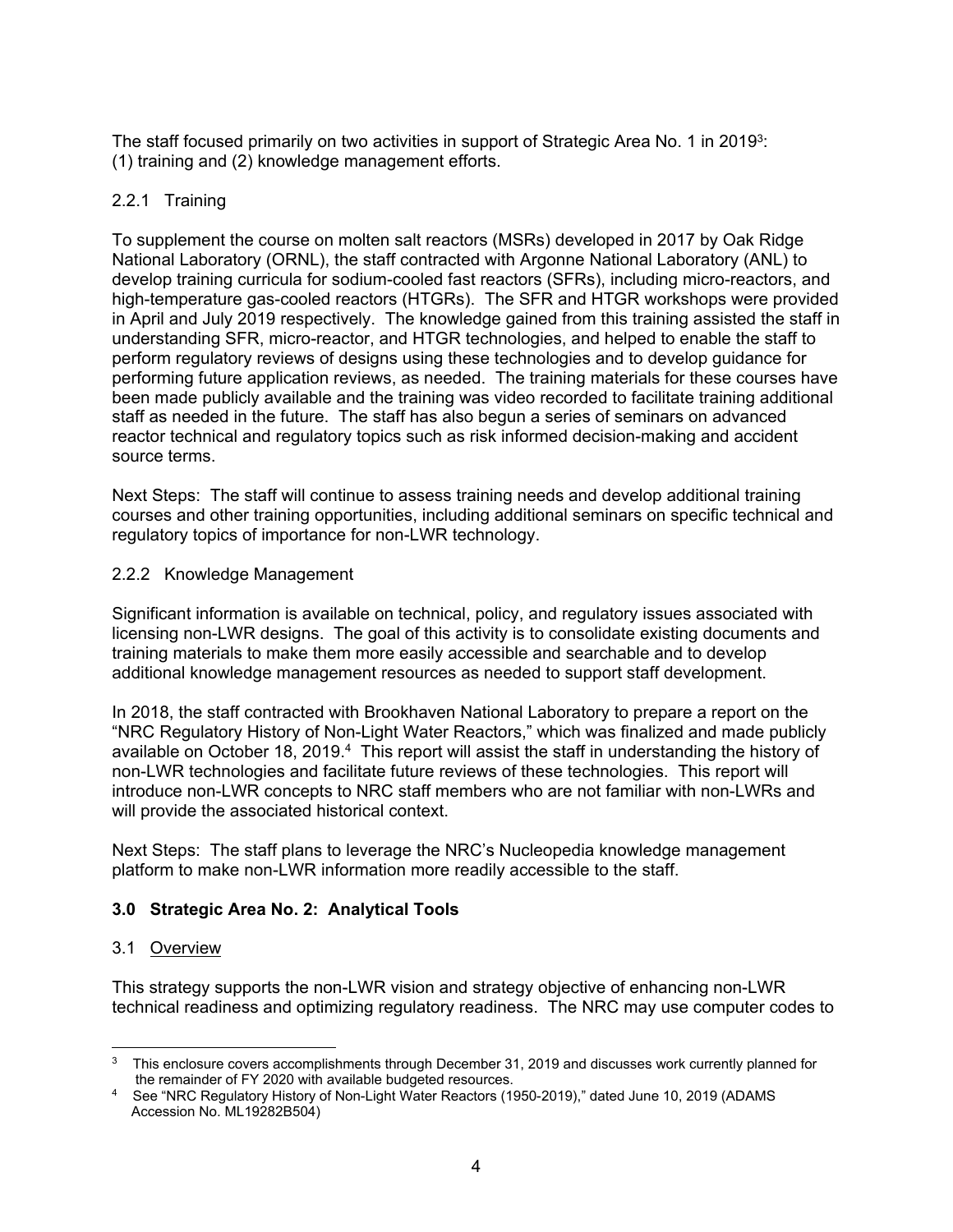perform confirmatory, sensitivity, and uncertainty analyses to help investigate margins in the design commensurate with the risk and safety significance of the phenomena applicable to each specific design.

The approach taken for this strategy is to: (1) identify the tools, information, and data that may be needed to support the staff's review of non-LWR designs, (2) evaluate the existing computer codes and supporting information and identify gaps in both analytical capabilities and supporting information and data, and (3) interact with both domestic and international organizations working on non-LWR technologies to identify opportunities to collaborate and cooperate in closing the gaps, while avoiding potential conflicts of interest.

The staff has continuing interactions with DOE, the Electric Power Research Institute (EPRI), National Laboratories, reactor vendors, utilities, and the international community related to computer codes and analytical tools. The important objective for this strategy is to build a cooperative relationship with DOE with the goal of coordinating funding activities, as appropriate, and to reduce costs to the NRC and the U.S. Government.

One of the challenges for computer code development is the limited experimental data on non-LWR fuel types. For example, several fuel types are being considered for non-LWRs, including tristructural isotropic (TRISO) particle, metallic, and liquid salt fuels. The TRISO fuel is a uranium oxy-carbide used in both HTGRs and one type of a fluoride-salt-cooled high-temperature reactor, and the metallic fuel is a uranium-zirconium used in SFRs. Some MSRs have the nuclear fuel dissolved in the molten salt coolant, and some use solid fuel such as TRISO fuel and are cooled by molten salt. To better understand modeling and simulation requirements for these fuels, NRC and DOE fuel performance specialists exchange information on the NRC's Fuel Analysis under Steady-state and Transients (FAST) code and DOE's BISON code. This interaction reduces the need for the NRC to develop models previously developed by DOE.

### 3.2 Progress Summary

The staff continued assessment of the information, experimental data, and analytical tools needed to support non-LWR reviews. The staff also completed its assessment of existing computer codes and tools that have the potential to meet non-LWR review and other regulatory application needs. The assessment included overall life cycle costs and development schedules, and considered NRC developed codes, computer codes developed by DOE under the Nuclear Energy Advanced Modeling and Simulation (NEAMS) project, and international computer codes. The codes identified for non-LWR analysis are expected to be suitable for a broad range of hypothetical accidents regardless of the licensing approach taken by the applicant and can accommodate reviews of applications using the Licensing Modernization Project (LMP) or more traditional licensing approaches. As part of the staff's assessment of analytical tools, knowledge and capability gaps have been identified. Based on these gaps, the staff has identified necessary code development tasks.

The staff has identified technical gaps associated with various non-LWR technologies; enhanced its knowledge of non-LWR designs; assessed the capabilities of candidate computer codes; and conducted some code development activities. The staff developed a coherent plan for developing computer code capabilities to support non-LWR reviews. These documents describe the overall code development approach, the codes, knowledge gaps, and necessary development activities. These plans, along with the supporting technical rationale and decision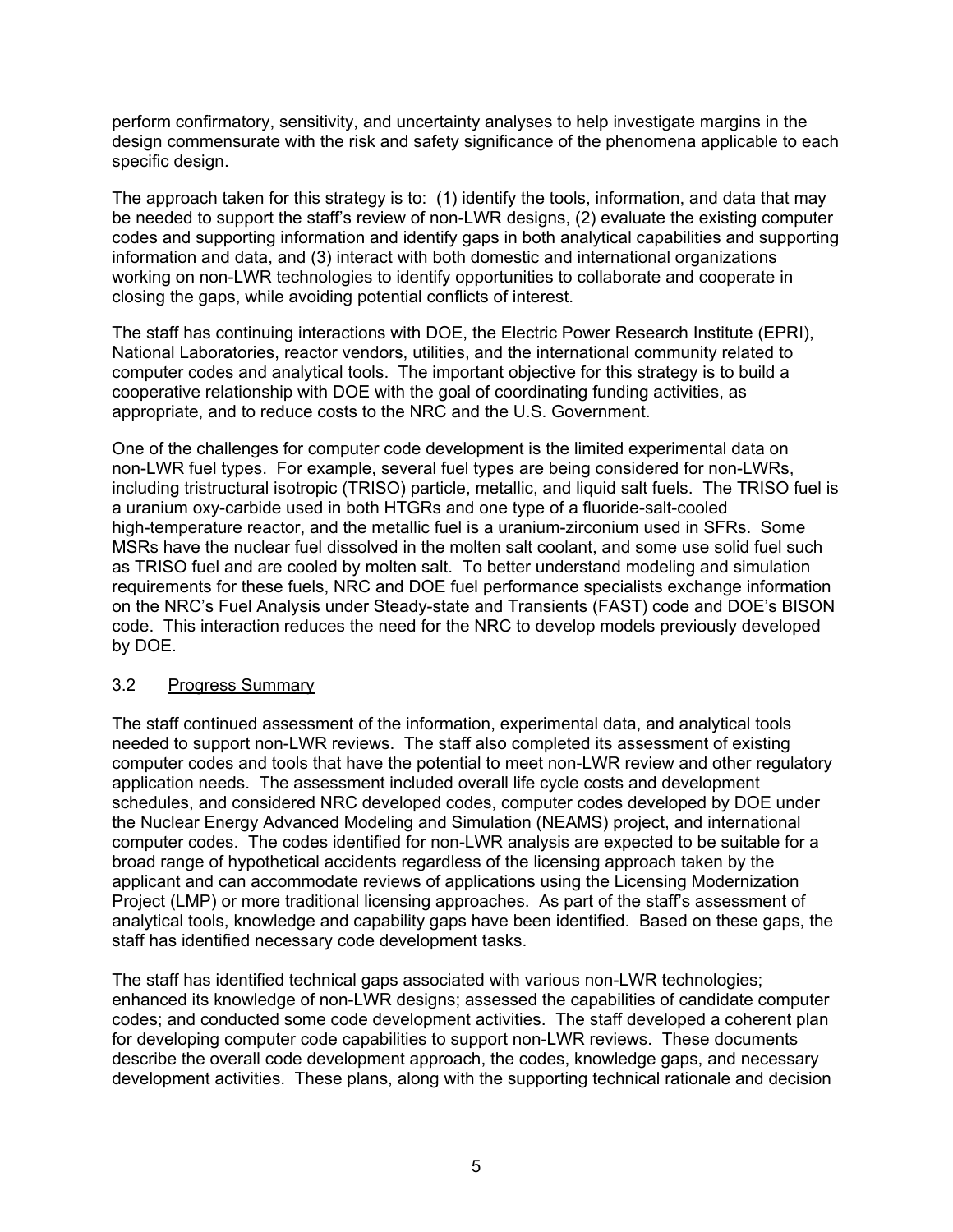criteria, provide a roadmap and priorities for future computer code development and assessment activities.

### Enhancing Staff Knowledge

The staff performed several activities as described below to better understand the unique codes, experimental data, features, phenomena and knowledge gaps related to non-LWR technologies.

- To increase staff knowledge on DOE computer code development efforts, DOE continued to assist the staff in "hands-on" training of some of the DOE NEAMS codes. NRC staff traveled to Idaho National Laboratory (INL) and ANL to work alongside DOE code developers and gain in-depth knowledge on DOE codes. Staff participated in these training visits and attended meetings with prospective applicants to gain a better understanding of the non-LWR reactor systems and analysis needs. Staff also attended design and information meetings conducted by DOE on the Versatile Test Reactor (VTR) under a DOE/NRC Memorandum of Understanding (MOU).<sup>5</sup>
- The staff participated in a workshop with DOE and National Lab representatives on experimental data needs for assessment of codes for non-LWR analysis and licensing. Access to data, data quality, and new experimental support was discussed in the first of several meetings that are expected to provide the NRC with qualified data for non-LWRs.
- The staff signed an agreement to join an International Atomic Energy Agency (IAEA) international standards program that will provide unique code assessment data for a fast reactor. The NRC expects to obtain experimental data for the Chinese Fast Reactor Experiment and use it to assess neutronics codes. The data are considered very important for fast reactor designs, including some micro-reactor designs cooled by heat pipes.
- The staff participated in two meetings for the Molten Salt Reactor Phenomena Identification and Ranking Table (PIRT) held at Chalk River, Canada. The MSR PIRT was conducted to rank the importance and knowledge of different phenomena for radionuclide release for two representative molten salt reactor types, liquid fuel salt and fixed-fuel coolant salt. The scenarios considered included the failure of barriers resulting in the contact of air and moisture with salt.
- The staff participated in an MSR Licensing Basis Event (LBE)/Initiating Event (IE) workshop at ORNL. Participants included representatives from U.S. and Canadian regulatory agencies, U.S. and Canadian national laboratories, prospective reactor vendors, industry, and academia. The objectives of the workshop were to identify MSR IEs as precursors to LBEs and determine how IEs feed into the risk-informed, performance-based reactor safety evaluation process described in Draft Regulatory Guide (DG) 1353, "Guidance for a Technology-Inclusive, Risk-Informed, and Performance-Based Methodology to Inform the Licensing Basis and Content of Applications for Licenses, Certifications, and Approvals for Non-Light Water Reactors."
- The staff participated in the 2019 MSR Workshop held at ORNL. Topics discussed at this workshop included salt chemistry and development, MSR modeling and simulations, MSR materials (e.g., graphite degradation, structural alloys, and corrosion) and MSR safety (including fuel qualification and licensing). The workshop concluded with an MSR

 $\overline{5}$ 5 See "Memorandum of Understanding between US NRC and US DOE on Versatile Test Reactor Engagement," dated September 19, 2019 (ADAMS Accession No.ML19266A003)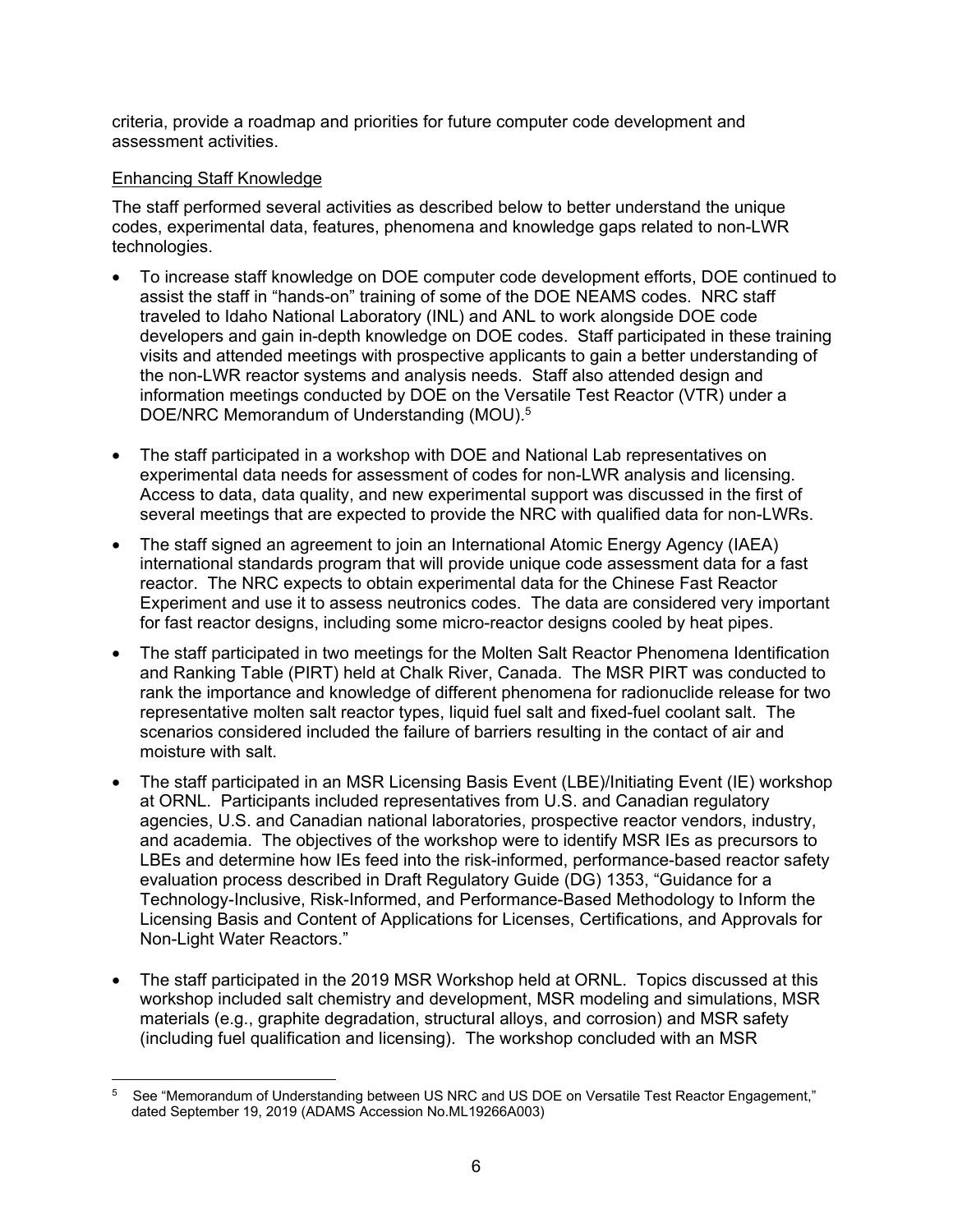developer's forum where current MSR designers provided updates on their reactor developments and licensing.

- The staff engaged DOE's Office of Nuclear Energy in a cooperative effort to coordinate MSR research activities. This enabled information-sharing between NRC and DOE about MSR technologies and the identification of potential licensing challenges to support the efficient use of limited MSR research funds. Staff identified and prioritized high-priority MSR research topics that will be used to prioritize NRC-funded MSR research activities.
- The staff completed a gap analysis on the most important materials and component integrity issues that should be considered for licensing MSRs. The report, "Technical Gap Assessment for Materials and Component Integrity Issues for Molten Salt Reactors,<sup>"6</sup> considered materials issues for both fluoride and chloride applications, with both fast and thermal neutron spectra, and included the following priority knowledge gaps: code qualification of structural alloys, incomplete corrosion data, incomplete irradiation data, modeling and targeted experimentation to understand degradation fundamentals, limitations of older data sets, modified Hastelloy N variants, and incomplete data on moderator behavior. The staff publicly released the report in July 2019.
- The staff completed a report, "Advanced Non-Light-Water Reactors Materials and Operational Experience,"7 that summarizes the available domestic and international operational experience (OpE) for both power and research non-LWRs about materials and structural performance. It is focused on SFRs and HTGRs.
- The staff began work to assess source-dependent graphite properties, including degradation in the presence of molten salts. This work will contribute to the review of high temperature graphitic components for MSRs and HTGRs.
- The staff initiated work to understand the compatibility of reactor components with chloride and fluoride salt environments. This work will contribute to the development of corrosion criteria and guidance to facilitate the review of environmental effects on materials degradation in MSRs. This effort will leverage ongoing work at ORNL funded by DOE.
- The staff began work to assess the influence, if any, of thermal embrittlement upon structural alloys undergoing high-temperature creep and creep-fatigue behavior under operating conditions for non-LWRs.

### Computer Code Development and Assessment

To prepare computer codes for future non-LWR reviews, the staff initiated several code development and assessment activities as described below. In addition to code development activities, work was initiated on several "reference plant" models that will enable the staff to rapidly begin independent evaluations of applicant designs. The reference plant models are based on publicly available information and are similar to expected applicant designs. These models will be used to perform sensitivity and exploratory studies and help educate the staff on the new designs. The staff plans to continue to perform code development work focused on technology-inclusive capabilities for NRC codes. In parallel, the staff is developing plans and reports, as described below, to guide a broader spectrum of activities, including technologyspecific code development.

<sup>6</sup> See "Technical Gap Assessment for Materials and Component Integrity Issues for Molten Salt Reactors, dated March 31, 2019 (ADAMS Accession No. ML19077A137)<br>7 See "Advanced Non-Light-Water Reactors Materials and Operational Experience," dated March 31, 2019 (ADAMS

ML18353B121)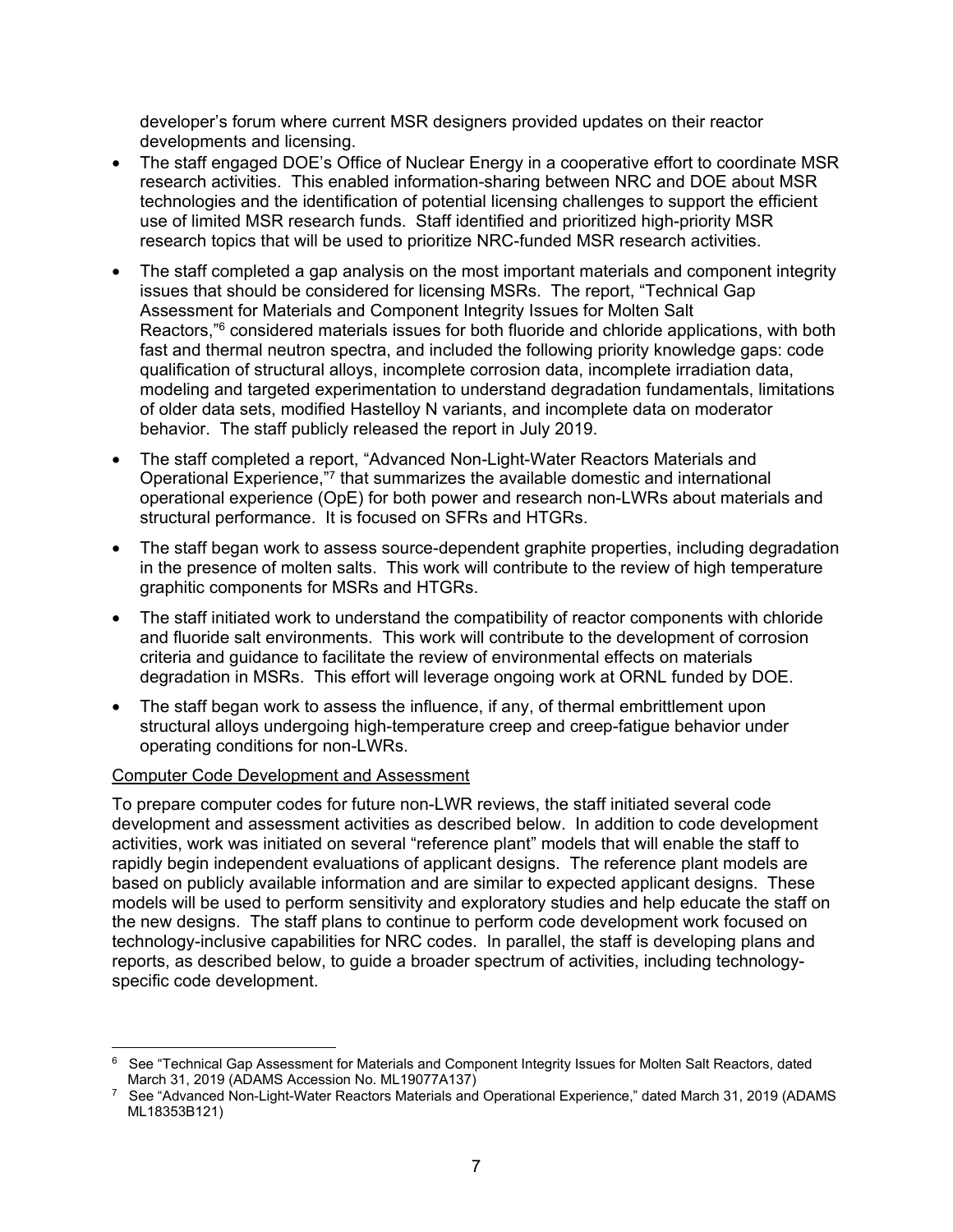- The staff is updating its FAST fuel performance code to add finite-volume modeling capability, which enables the code to model any fuel geometry, including spherical and plate type fuel, under steady-state and transient conditions. A gap analysis of FAST for metallic fuels was initiated to support adding missing correlations to the code and expand validation and assessment of the code against available data. Additionally, the staff updated FAST with properties for metallic fuels and assessed it against Experimental Breeder Reactor-II  $(EBR-III)$  data. $8$
- The NRC, DOE and INL completed definition and creation of a new multi-physics code suite, called the Comprehensive Reactor Analysis Bundle (CRAB). The suite is designed to integrate the NRC's reactor safety analytical tools with codes developed under the DOE NEAMS program. The CRAB suite proposes to address design-basis events (DBEs), in which little or no fuel damage is expected using the NRC's TRAC/RELAP Advanced Computational Engine (TRACE) thermal hydraulics code and a limited number of NEAMS codes. Specific code development tasks related to this include the following.
	- $\circ$  To better assess the integrated capabilities of the CRAB suite, staff developed a new feature in TRACE to communicate boundary conditions to and from the NEAMS suite of codes via a DOE framework of coupled solvers called the Multiphysics Object-Oriented Simulation Environment (MOOSE). The new capabilities in CRAB are being tested to predict several code validation scenarios in which data are transferred between TRACE and the DOE fuel performance code, BISON.
	- o The staff updated MAMMOTH/Rattlesnake (NEAMS code) to improve the meshing scripts to be applicable to heat pipe cooled micro-reactors of both the prismatic and monolithic designs, including treatment for rotating control drums.
	- o The staff began PRONGHORN (NEAMS code) development and validation, including development of a reactor cavity cooling system model (RCCS) for radiation/convection from the vessel wall to the heat exchanger panel. Example problems demonstrate how to apply a thermal resistance for gaps between graphite blocks at both radial and axial faces.
	- $\circ$  Staff began making the following improvements to the heat transfer modeling capabilities of the ANL System Analysis Module (SAM) code: (1) implementing coupling of porous medium fluid energy equation to the solid energy equation, (2) implementing coupling capability for a one-dimensional flow channel embedded in a three-dimensional solid to model both circular channels in a block and plate fuel geometries, (3) adding coupling for a two-dimensional heat structure to the fluid in a three-dimensional porous medium, and (4) implementing a package of effective thermal conductivity models for conduction in pebble beds.
	- o To leverage and assess models developed under the DOE NEAMS code development program, work was initiated to couple the NRC's FAST computer code to MOOSE. This enables FAST to couple to any MOOSE-based or MOOSE-wrapped computer code (including NEAMS computer codes). Additionally, the NRC and ORNL have begun coupling FAST and SCALE to calculate the radial power distribution inside of a representative non-LWR metallic fuel element.

 8 See K.J. Geelhood, I.E. Porter, "Modeling and Assessment of EBR-II Fuel with the US NRC's FAST Fuel Performance Code," Proceedings of TopFuel 2018, Czech Republic, September 30–October 4, 2018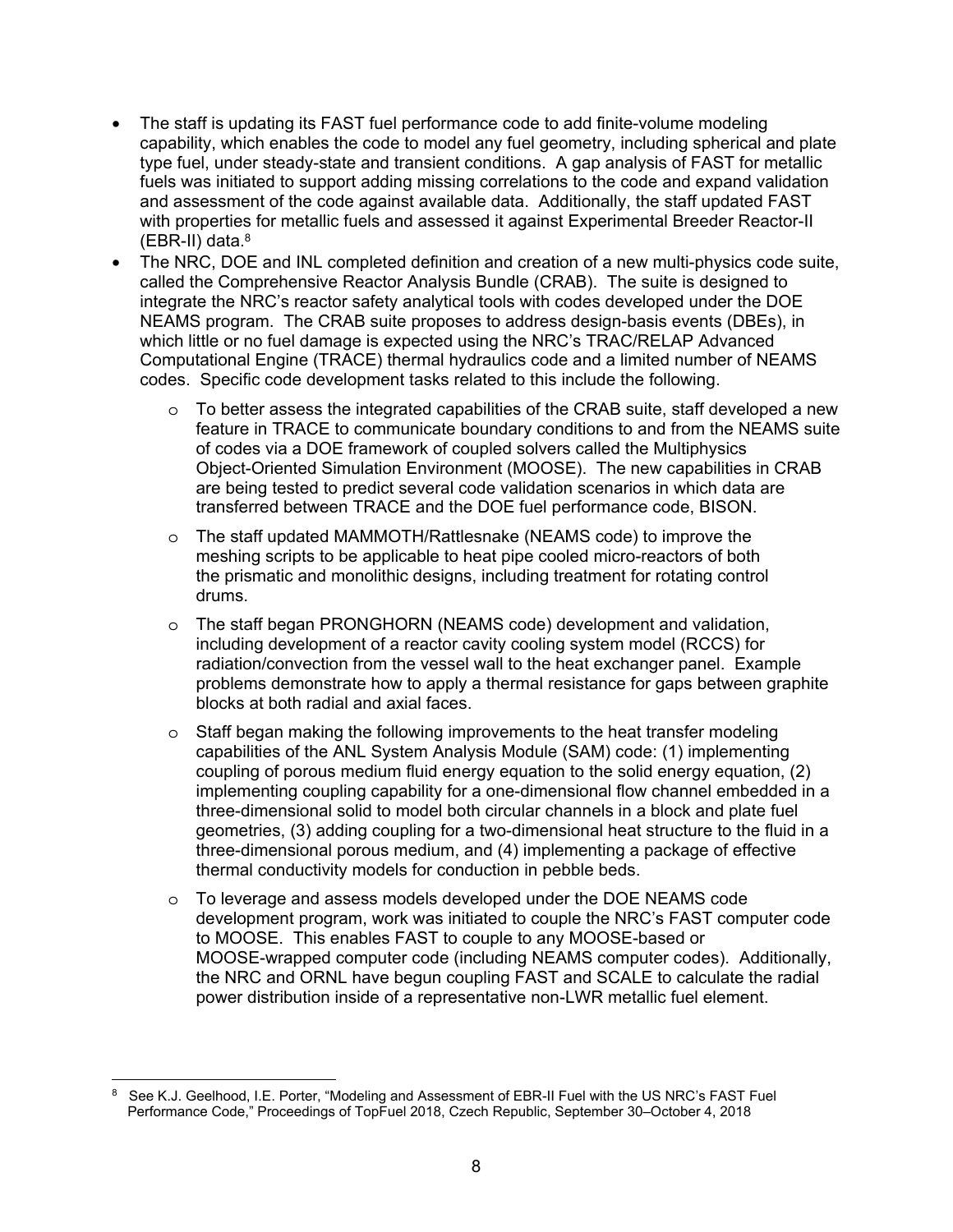- o Significant progress was made in coupling TRACE and the BISON fuel performance code. This activity will enable the staff to perform benchmark and validation activities to support NRC's FAST fuel performance code development activities.
- $\circ$  The staff completed a preliminary model of a micro-reactor using CRAB and has started to perform simulations of hypothetical accidents. The model is representative of the type of micro-reactor designs the staff expects to review, although it is based on publicly available information. The model will be used to perform sensitivity and exploratory studies enabling the staff to better understand behavior of a microreactor during various event scenarios. These models are expected to assist the staff in evaluating the safety margins inherent to micro-reactor designs and provide an early identification of technical issues.
- The staff began an effort to perform MELCOR full-plant demonstration calculations for three non-LWR designs. The project includes feedback obtained from public workshops which will provide insights for developing source term guidance for vendors.
- The staff evaluated different atmospheric transport and dispersion models for potentially integrating them into the MELCOR Accident Consequences Code System (MACCS) to address near-field phenomena like building wake effects that are of increased importance for nuclear power plants like non-LWRs that may have smaller emergency planning zones and site boundaries relative to large LWRs. MACCS is used for probabilistic consequence calculations of dose, health, economic, and societal consequences.

#### Documenting Code Development Plans

The staff prepared a three-volume draft report<sup>9</sup> with an introductory volume that describe computer code needs, current capabilities, and gaps relevant to non-LWR confirmatory and future (beyond initial licensing) safety analysis. The reports identify candidate computer codes, the decision criteria and technical rationale applied to the selection process, and specific development activities needed to address known gaps. These draft reports, briefly described below, were reviewed internally, and stakeholder feedback was sought to ensure they reflect the best available information and an appropriate range of perspectives. On May 1, 2019, the staff briefed the Advisory Committee on Reactor Safeguards (ACRS) Future Plant Design Subcommittee on its plans for development of DBE and Beyond DBE (BDBE) codes for non-LWR analysis. This was followed by a meeting on September 17, 2019, to the same subcommittee, on NRC's fuel performance analysis codes. On October 3, 2019, the staff briefed the ACRS full committee on the role of computer codes in regulatory activities and needs for advanced reactor reviews and codes the staff intends to develop. On November 4, 2019, the ACRS transmitted a letter<sup>10</sup> containing its conclusions, recommendations and constructive feedback on the staff's code development strategies which will be considered in revisions to the reports.

• The staff completed a draft of "Code Assessment Plans for NRC's Regulatory Oversight of Non-Light Water Reactors." This report provides an overview of the staff's approach for code development to support the licensing of non-LWRs; describes the factors considered for code selection and prioritization of code development activities; and approach to obtain stakeholder feedback to inform NRC code development decisions.

 9 See "Draft Non-LWR Code Plans: Intro, Vol. 1, 2 and 3," dated April 3, 2019 (ADAMS Accession No. ML19353C811)

<sup>&</sup>lt;sup>10</sup> See "Review of Advanced Reactor Computer Code Evaluations," dated November 4, 2019 (ADAMS Accession No. ML19302F015)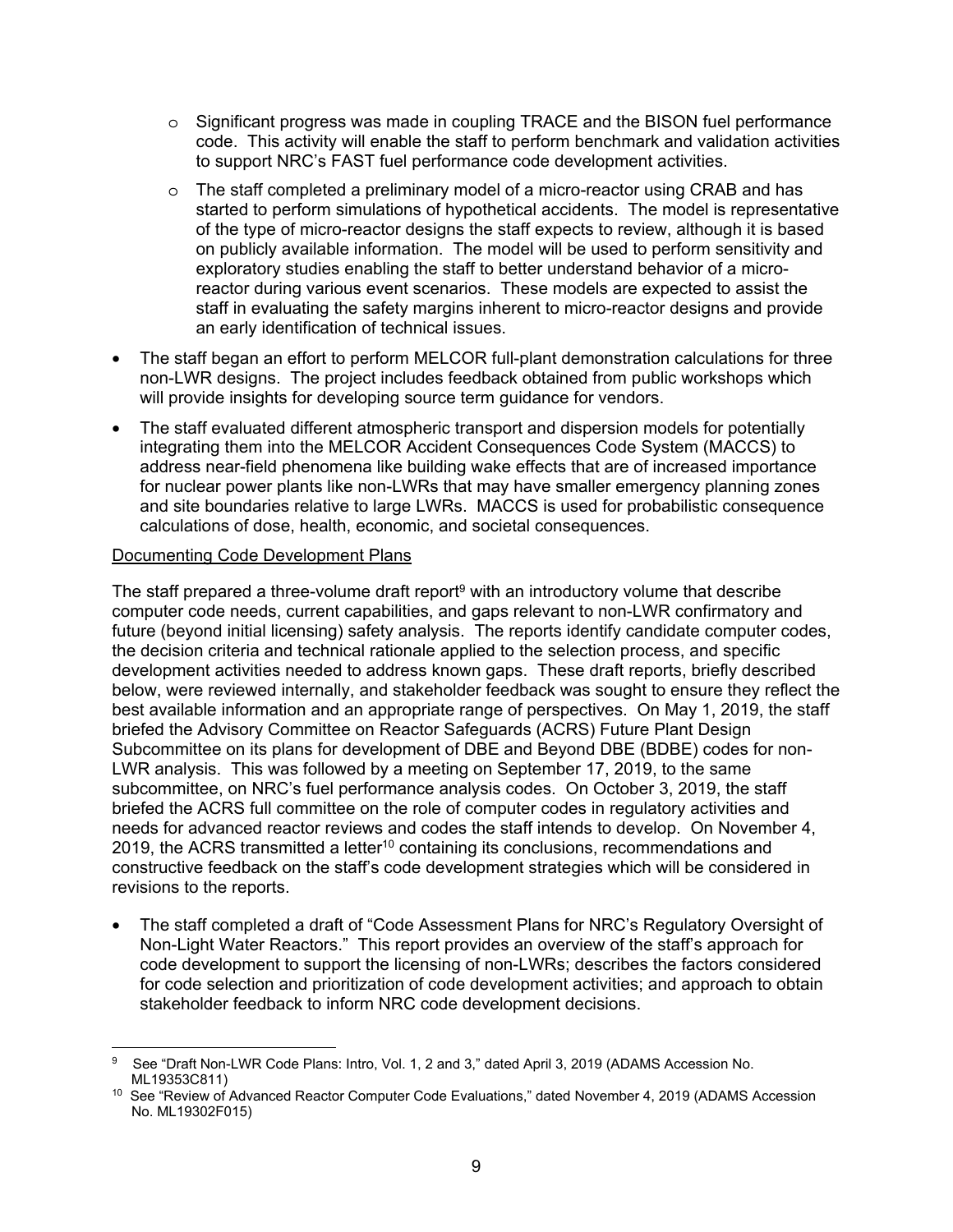- The staff completed a draft of "NRC Non-Light Water Reactor (Non-LWR) Vision and Strategy, Volume 1 – Computer Code Suite for Non-LWR Design Basis Event Analysis." This report discusses the analysis codes to be used for ten types of non-LWR designs including gas-cooled, liquid metal-cooled, molten salt cooled, molten fuel salt systems as well as "micro-reactors" cooled with heat pipes. The report discusses code validation needs and provides a status of code capability for each design type. The codes identified as part of the NRC's CRAB suite are intended to perform system analysis and confirm the adequacy of emergency core cooling and shutdown performance of a design. Codes developed by the NRC and through DOE's NEAMS program are included in CRAB.
- The staff completed a draft of "NRC Non-Light Water Reactor (Non-LWR) Vision and Strategy, Volume 2 – Fuel Performance Analysis for Non-LWRs." This report summarizes proposed code development efforts to extend NRC's modeling and simulation capabilities for fuel thermal-mechanical performance to non-LWR technologies. It describes proposed non-LWR fuel designs, as well as the modeling gaps and development plans for NRC's FAST fuel performance code. The report focuses mainly on metallic and TRISO fuels but includes brief discussion of other fuel types as well. Finally, the report describes areas where the NRC might use the DOE-sponsored BISON fuel performance code or collaborate with the BISON code developers at INL.
- The staff completed a draft of "NRC Non-Light Water Reactor (Non-LWR) Vision and Strategy, Volume 3 – Computer Code Development Plans for Severe Accident Progression, Source Term, and Consequence Analysis." This report summarizes proposed code development efforts to extend NRC's modeling and simulation capabilities for accident progression, source term, and consequence analysis for non-LWR technologies. It describes the different types of non-LWRs as well as the modeling gaps and development plans for NRC's computer codes including MELCOR for accident progression and source term analysis, MACCS for consequence analysis, and SCALE for radionuclide inventories, kinetics parameters, and decay heats.

Next Steps: The staff plans to finalize the set of reports described above based on ACRS and stakeholder comments. These reports will provide a coherent basis and technical rationale for the selection of computer codes, and related development activities, in support of safety reviews of non-LWR designs and will be used to prioritize resources for future code development activities. Additionally, the staff plans to develop similar code development reports that identify candidate computer codes, technical rationale applied to the selection process, specific development activities and known gaps for licensing and siting dose assessment analyses and fuel cycle analysis topics. Finally, the staff plans to collaborate with DOE to conduct training on using the BISON fuel performance code.

### **4.0 Strategic Area No. 3: Regulatory Framework**

### 4.1 Overview

This strategy supports the objective of optimizing non-LWR regulatory readiness. One of the objectives of Strategic Area No. 3 is to develop guidance for flexible non-LWR regulatory review processes within the bounds of existing regulations, including the use of conceptual design reviews and staged-review processes. In 2019, the staff placed the priority on activities to support the development of technology-inclusive, risk-informed, and performance-based licensing approaches, in support of the NRC's goal to be a modern-risk informed regulator.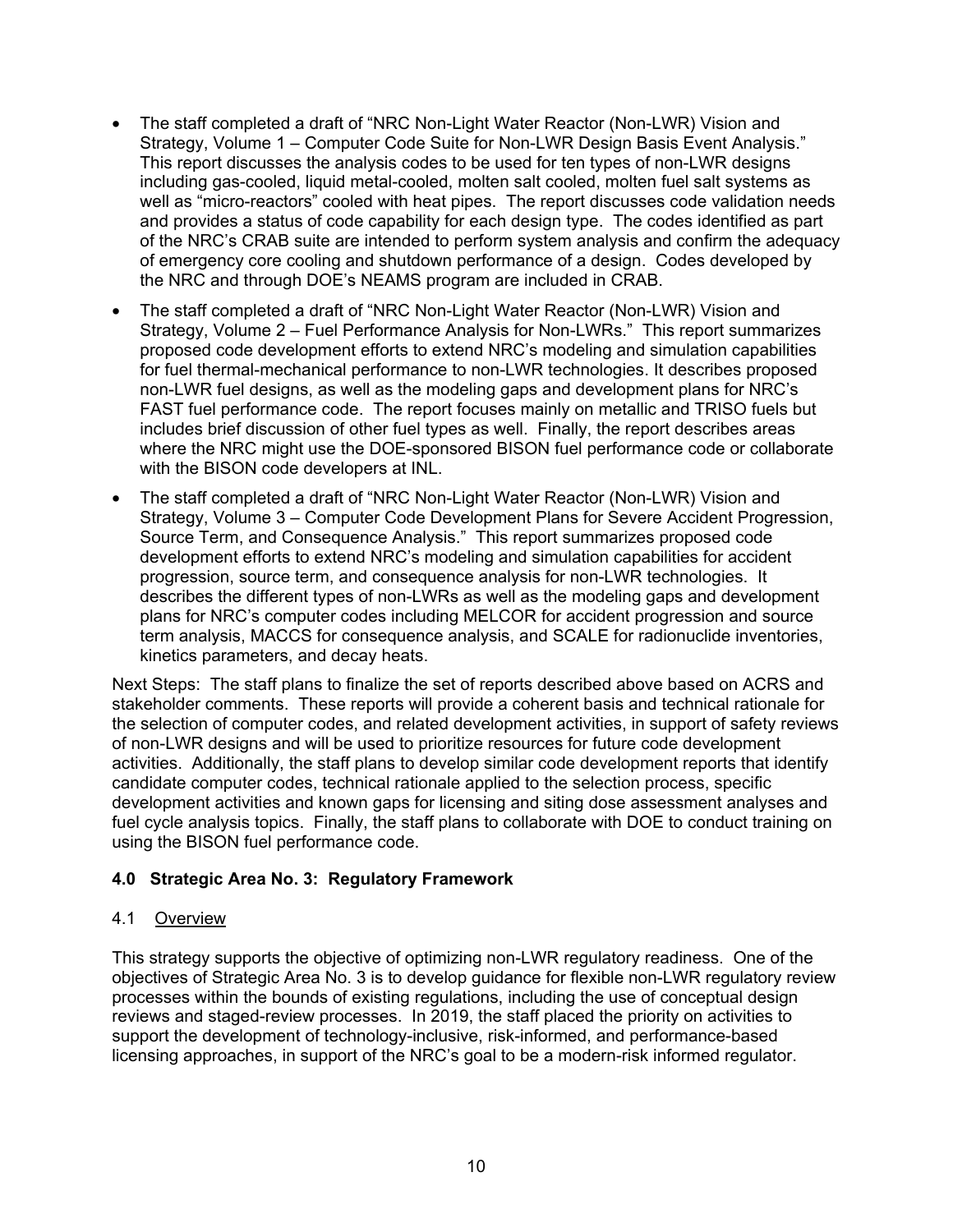#### 4.2 Progress Summary

-

#### 4.2.1 Non-Light-Water Reactor Design Criteria

Developing design criteria for non-LWRs is an important first step in providing stakeholders with insights on how the NRC staff views the unique characteristics of non-LWR technology. Starting in 2013, the NRC, in coordination with DOE, began work on the initiative to develop guidance for principal design criteria (PDC) for non-LWRs. After significant stakeholder interaction, the staff published Regulatory Guide (RG) 1.232, "Guidance for Developing Principal Design Criteria for Non-Light-Water Reactors," on April 3, 2018.<sup>11</sup> RG 1.232 provides guidance to reactor designers, applicants, and licensees of non-LWR designs on developing PDC for any non-LWR design subject to Title 10 of the *Code of Federal Regulations* (10 CFR) Part 50, "Domestic Licensing of Production and Utilization Facilities," and 10 CFR Part 52, "Licenses, Certifications, and Approvals for Nuclear Power Plants." The non-LWR design criteria included in Appendices A–C to RG 1.232 are intended to provide stakeholders with insight into the staff's views on how the GDC could be interpreted to address non-LWR design features. These are not considered to be final or binding requirements for a non-LWR applicant. Because the General Design Criteria (GDC) are considered guidance for non-LWRs, non-LWR applicants would not need to request an exemption from the GDC in 10 CFR Part 50 when proposing PDC for a specific design. They may use RG 1.232 to develop all or part of the PDC and are free to choose among the advanced reactor, SFR, or HTGR design criteria provided in RG 1.232 to develop their PDC.

Next Steps: In the next update to RG 1.232, the staff plans to address the Commission's decision on functional containment.12

### 4.2.2 Non-Light-Water Reactor Licensing-Basis Development

The NRC is continuing to interact with industry initiatives such as the Licensing Modernization Project (LMP), a cost-shared initiative being led by Southern Company, coordinated by Nuclear Energy Institute (NEI), and supported by DOE. The industry LMP team generated the guidance document, NEI Working Draft 18-04, Revision 1, "Risk-Informed Performance-Based Guidance for Non-Light Water Reactor Licensing Basis Development," dated August 2019.<sup>13</sup> The NRC issued DG-1353, "Guidance for a Technology-Inclusive, Risk-Informed, and Performance-Based Approach to Inform the Licensing Basis and Content of Applications for Licenses, Certifications, and Approvals for Non-Light-Water Reactors," proposing to endorse NEI 18-04. These guidance documents focus on key areas of the design and licensing of advanced reactors, such as the selection of licensing-basis events; classification of structures, systems, and components; and assessing defense in depth. The staff is gaining experience with the application of the LMP methodology through tabletop exercises and preapplication submittals by various non-LWR designers.

<sup>11</sup> See RG 1.232, "Guidance for Developing Principal Design Criteria for Non-Light-Water Reactors," dated April 3, 2018 (ADAMS Accession No. ML17325A611)

<sup>&</sup>lt;sup>12</sup> See SRM SECY-18-0096 "Functional Containment Performance Criteria for Non-Light Water Reactors,"<br>dated December 4, 2018 (ADAMS Accession No. ML18338A502)

<sup>&</sup>lt;sup>13</sup> See "Risk-Informed Performance-Based Guidance for Non-Light Water Reactor Licensing Basis Development," dated August 2019 (ADAMS Accession No. ML19241A472)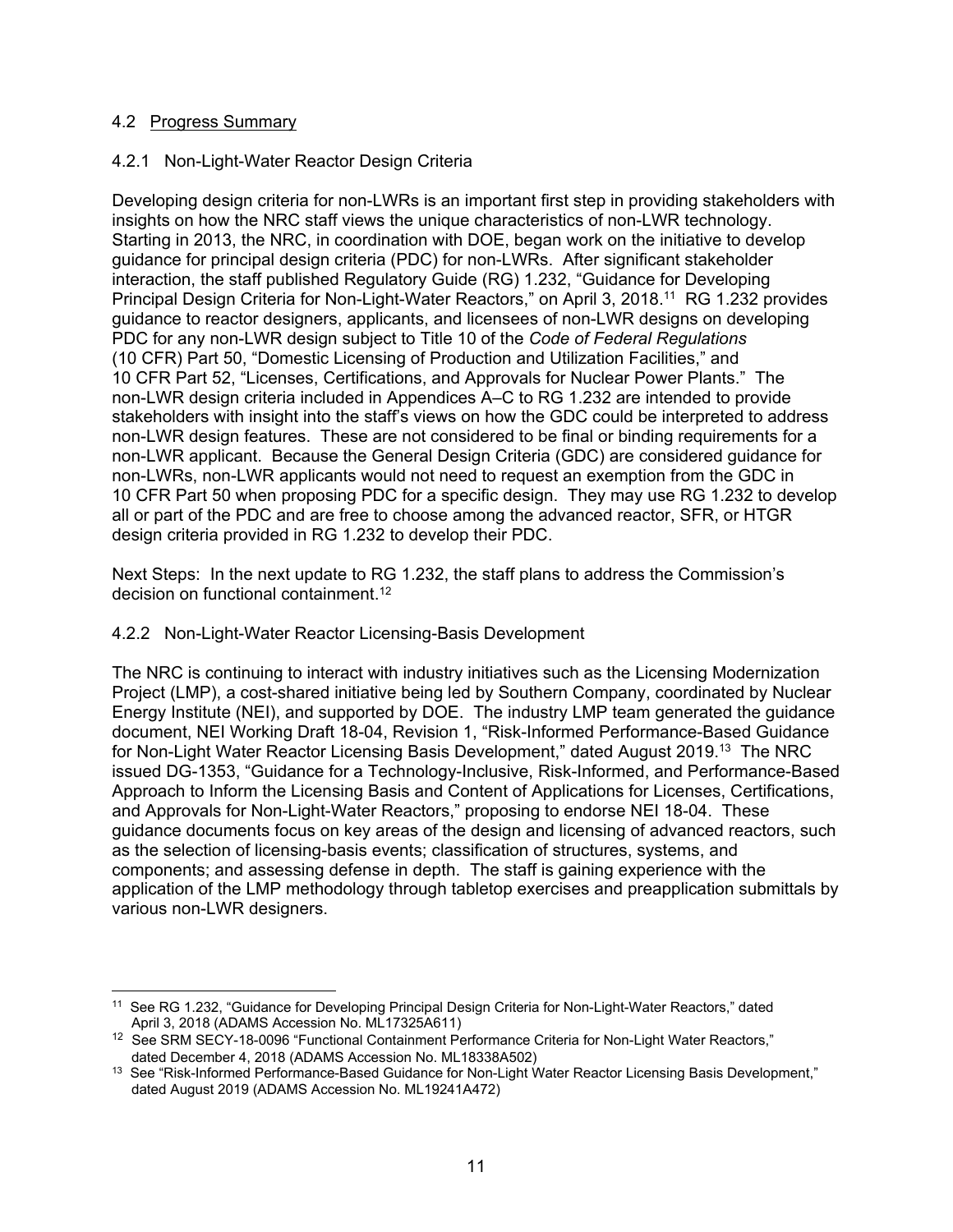The current efforts resulting in the preparation of NEI 18-04 and DG-1353 continue activities that have been carried out over many years. Although recent activities are consistent with past Commission decisions, the development of NEI 18-04 and DG-1353 provides an opportunity to demonstrate the integration of past decisions and to request Commission agreement with the resultant methodology supporting the design and licensing of non-LWRs. The staff submitted SECY-19-011714 requesting the Commission to find that the use of the methodology is a reasonable approach for establishing key parts of the licensing basis for non-LWRs. The staff will address any direction from the Commission when finalizing the guidance in DG-1353. In addition, the staff has begun working with the industry and DOE on developing guidance to non-LWR developers on the content of applications that use the LMP methodology. This project is called the Technology-Inclusive Content of Applications Project (TICAP) and aims to provide guidance on the scope and level of detail for applications.

Next Steps: The staff is continuing to interact with stakeholders, including joint industry-DOE projects like the TICAP. The methodology described in NEI 18-04 and planned to be endorsed through finalizing the regulatory guidance in DG-1353 is expected to be an important part of (1) the NRC's development and implementation of strategies for increased use of risk-informed, performance-based licensing evaluation techniques and guidance, and (2) the NRC's rulemaking to establish a technology-inclusive regulatory framework for advanced nuclear reactors as required by NEIMA. The staff will provide the Commission with a rulemaking plan for the NEIMA-required rulemaking in 2020.

### 4.2.3 Additional Guidance Development Activities

In addition to the specific activities discussed in Sections 4.2.1–4.2.2 of this enclosure, the staff identified two broad regulatory framework development activities in support of Strategic Area No. 3:

- (1) Establish criteria, as necessary, to reach a safety, security, or environmental finding for non-LWR technologies.
- (2) Identify and resolve gaps in the current regulatory framework associated with non-LWR reactors and the relevant fuel cycle.

The following specific activities support these two-broad regulatory framework development activities:

- The staff visited the X-Energy, LLC, fuel fabrication pilot facility at ORNL on February 11, 2019. Several pre-application meetings occurred with X-Energy, LLC including a) a discussion of nuclear criticality safety on December 12, 2018, and b) a discussion of Integrated Safety Analysis methods on September 11, 2019. These meetings helped to identify any regulatory or guidance gaps for this specific advanced reactor fuel cycle licensing action.
- The staff contracted with ORNL to develop a model material control and accounting (MC&A) program for pebble bed reactors and a methodology for assessing MC&A performance at pebble bed reactors. This will help the staff to establish MC&A review guidance for this type

<sup>-</sup>14 See SECY-19-0117 "Technology-Inclusive, Risk-Informed, and Performance-Based Methodology to Inform the Licensing Basis and Content of Applications for Licenses. Certifications, and Approvals for Non-Light Water Reactors," dated December 2, 2019 (ADAMS Accession No. ML18311A264)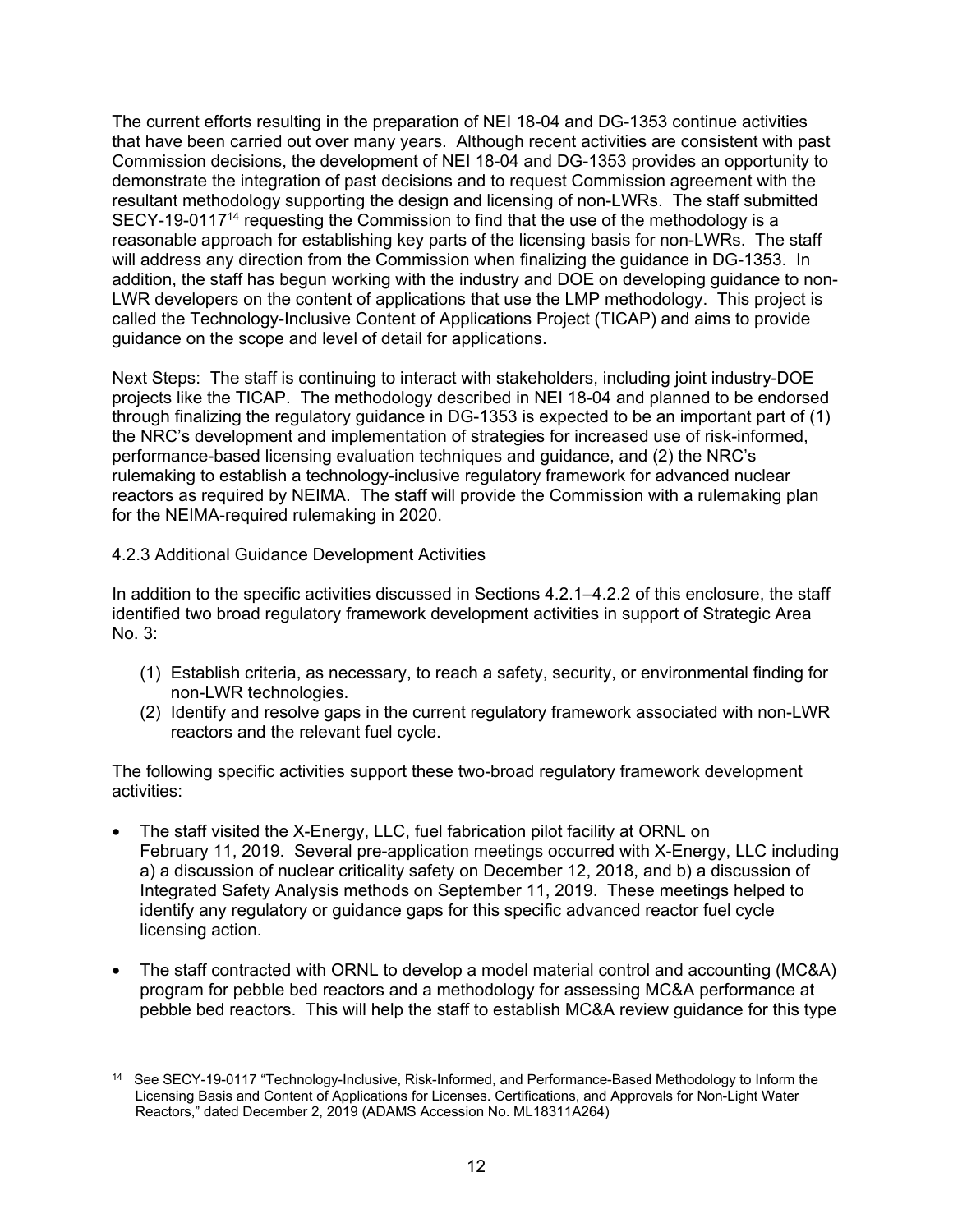of non-LWR. ORNL provided a draft report in September 2019 and it is being reviewed by the NRC staff.

- The staff contracted with DOE national laboratories to provide information that will support the future development of licensing review guides for metal fuel fabrication operations and fuel salt processing operations for advanced reactors. This will help the staff establish safety review guidance for non-LWR fuel cycles that use these fuel materials. The national laboratories made presentations on their work to the NRC staff. Both the reports and the slides from the presentations have been posted on the advanced reactor public web page.
- The Center for Nuclear Waste Regulatory Analysis assisted the NRC staff with identifying and assessing the significance of potential challenges associated with the safe transportation, storage, and disposal of advanced reactor fuel with a focus on TRISO and metal fuel. This effort included a review of information on degradation mechanisms for these two fuel types that would have to be considered in the design of systems for the transportation, storage or disposal of these fuels. This will help the staff identify if any revisions or enhancements are needed in the transportation, storage, and disposal review guidance for non-LWR fuel cycles.
- The staff arranged for ORNL to provide an information/training session that reviewed advanced reactor technology that industry was developing, the fuel for such advanced systems, and the expected fuel cycle issues. The session addressed MSRs, HTGRs and SFRs. It also discussed the use of high assay low enriched uranium (HALEU).
- The NRC staff prepared the "Non-Light Water Reactor Review Strategy Staff White Paper,"<sup>15</sup> in anticipation of the receipt of near-term applications for non-LWR power facilities. This draft document supports the near-term reviews of applications for non-LWR designs that are submitted prior to the development of the technology-inclusive, risk-informed, and performance-based regulatory framework, as required by NEIMA. The white paper provides NRC staff with an approach to reviewing the licensing basis information of a non-LWR application independent of the specific design or methodology used.
- DOE/ANL submitted the "Draft Quality Assurance Program Plan for SFR Metallic Fuel Data Qualification - ANL/NE-16/17." Generic NRC approval of the quality assurance of this data would benefit several of the designers of non-LWR fast reactors seeking to use this legacy data as part of the safety case for their fuels. The report is currently under NRC review and the staff expects to issue a safety evaluation by the end of March 2020.
- Another area of focus is development of guidance for environmental reviews for micro-reactors that appropriately scales the depth and scope of content of the environmental documentation prepared by the staff. The staff is developing this guidance based on an acknowledgement of the expected design features and smaller size of advanced micro-reactors (e.g., reduced radionuclide inventories and enhanced safety features) when compared to large light-water reactors and a recognition that the potentially lessened environmental impacts of micro-reactors could reduce documentation needed for impacted areas. The staff is also exploring development of a generic environmental impact statement (GEIS) for the construction and operation of advanced nuclear reactors. The staff held one public meeting in November 2019 and a workshop in January 2020 to explore the interaction

<sup>-</sup>15 See "Non-Light Water Reactor Review Strategy – Staff White Paper," dated September 30, 2019 (ADAMS Accession No. ML19275E869)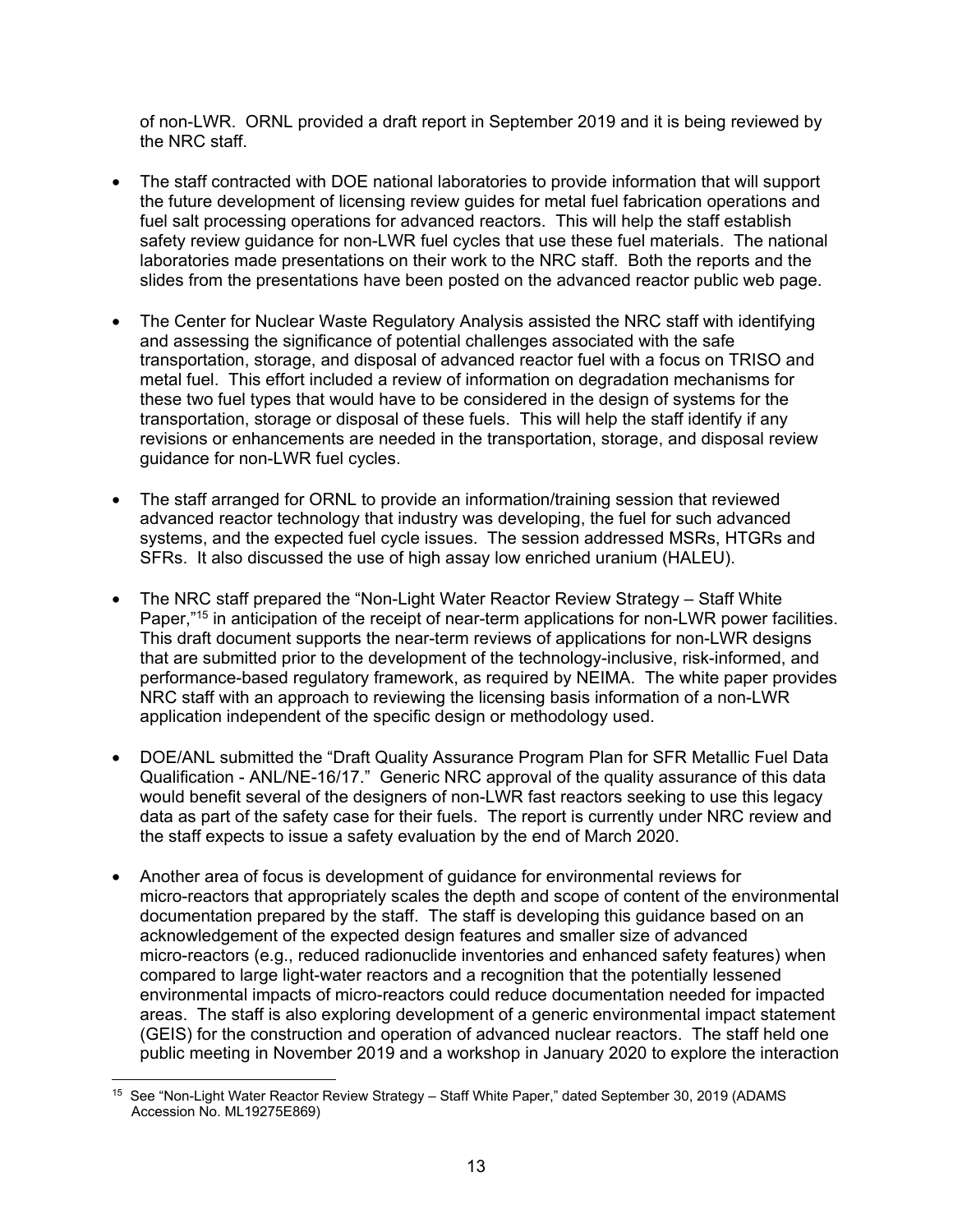of various advanced nuclear reactor designs with the environment. NRC intends to gather information that will inform its decision on whether to proceed with the development of a GEIS. The intent of a GEIS is to improve the efficiency of the environmental review process.

Next Steps: The NRC staff will continue to engage with interested stakeholders on regulatory issues associated with non-LWR and fuel cycle licensing and the production or use of HALEU and, if appropriate, proceed with guidance development activities.

# **5.0 Strategic Area No. 4: Consensus Codes and Standards**

# 5.1 Overview

This strategy supports the objective of enhancing non-LWR technical readiness and optimizing regulatory readiness. The staff intends to enhance the NRC's technical readiness for possible non-LWR designs by applying its established process for incorporating codes and standards into its regulatory framework. NRC Management Directive (MD) 6.5, "NRC Participation in the Development and Use of Consensus Standards," dated October 28, 2016, describes this process, which consists of three primary steps: (1) identifying and prioritizing the need for new and revised technical standards, (2) participating in codes and standards development, and (3) endorsing codes and standards. The NRC works with standards development organizations (SDOs), non-LWR designers, DOE, and other stakeholders to identify and facilitate new codes needed for non-LWR development.

### 5.2 Progress Summary

5.2.1 The American Society of Mechanical Engineers Boiler and Pressure Vessel Code, Section III, Division 5, for High-Temperature Reactors

The American Society of Mechanical Engineers (ASME) Boiler and Pressure Vessel (B&PV) Code provides NRC-accepted rules for the design, construction, testing, certification, and quality assurance of nuclear reactors with systems operating below 426 degrees Celsius (800 Fahrenheit). However, non-LWR designs may incorporate novel materials or systems operating above 426 degrees Celsius. At these elevated temperatures, the structural capacity of systems and components will change as a function of time, temperature, and previously applied stress.

ASME B&PV Code, Section III, Division 5, provides rules for the design, construction, testing, certification, and quality assurance of high-temperature reactors. The scope of the rules in ASME B&PV Code, Section III, Division 5, covers the use of metallic, graphite, and composite materials. The industry technology working groups for the major advanced reactor types (i.e., HTGRs, MSRs, and fast reactors) and ASME have requested NRC endorsement of the 2017 Edition of the ASME B&PV Code in order to improve the efficiency and effectiveness of the agency's review process, to provide the non-LWR designers a stable set of rules for reactor development, and to facilitate the certification of non-LWR component vendors.

The NRC staff is actively participating in subgroups and working groups associated with the development of ASME B&PV Code, Section III, Division 5. Two joint ASME/NRC task groups, related to metallics and nonmetallics, have produced ASME reports identifying gaps and optimizations in ASME B&PV Code, Section III, Division 5, that need to be resolved. The ASME reports conclude that while further optimizations should be pursued by the ASME B&PV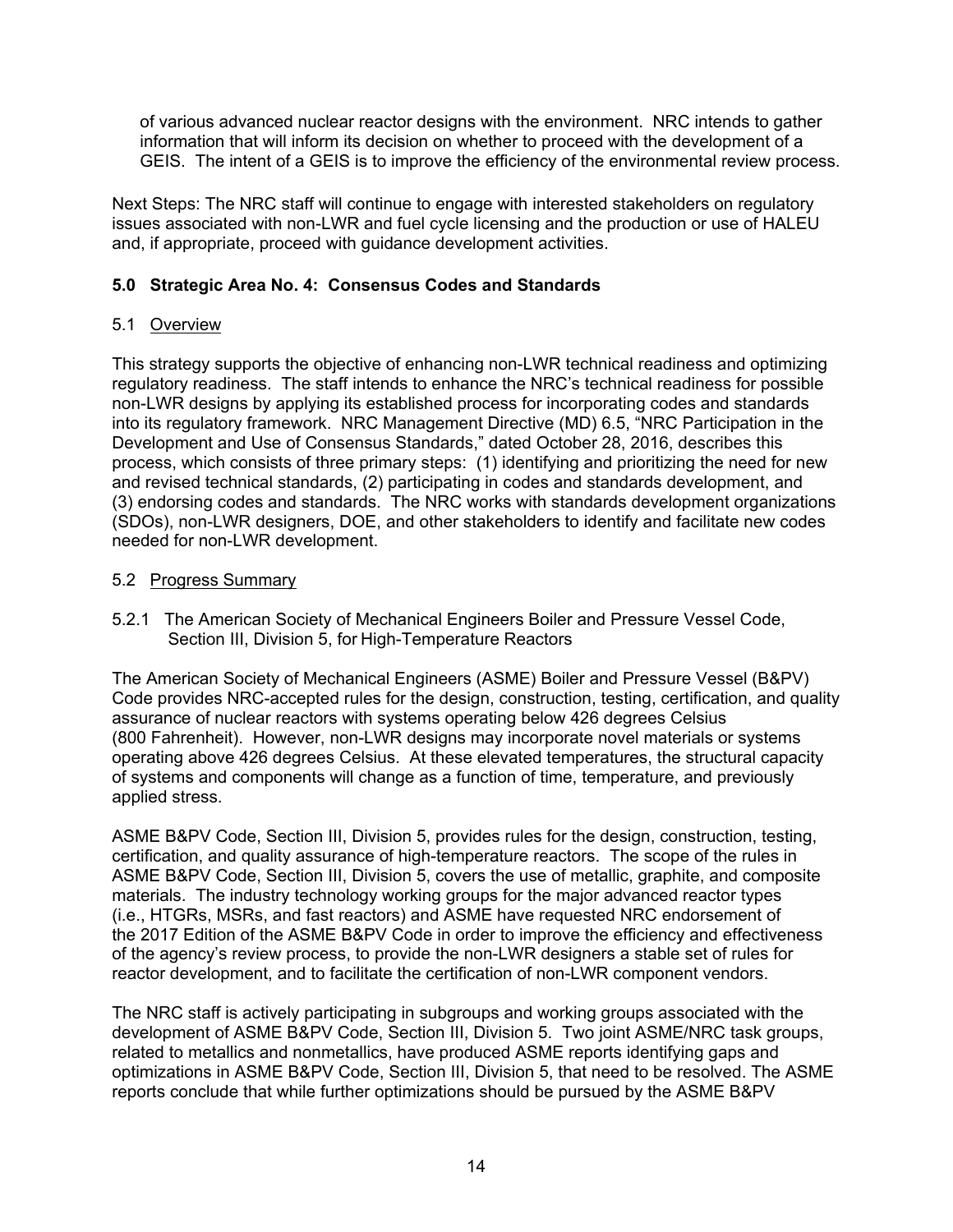Committees, there are no significant gaps in Section III, Division 5, that would prevent the NRC from endorsing the standard.

The ASME Qualification of Active Mechanical Equipment (QME) Committee has approached the NRC and the Section III, Division 5, Committees seeking input for the development of rules for active components operating at temperatures above 426 Celsius. NRC staff representing the agency on the QME Committee and Section III, Division 5, Committees are supporting QME-1 development. The NRC staff provided an outline of guidance, prior to the November 2019 QME meeting, for demonstrating the qualification of materials in active mechanical components to facilitate QME activity to develop the necessary standards for advanced nonlight water reactors.

Next Steps: The NRC has received draft products from DOE national laboratories and contracted commercial entities which provide expert recommendations on endorsement of the code and any recommended limitations thereof. The NRC is reviewing these documents for quality and clarity. The NRC plans on developing three documents for the endorsement effort: (1) a regulatory guide which states the outcome of the NRC review and provides any conditions that should be applied to the use of Section III, Division 5, (2) a NUREG documenting the staff's technical evaluation, and (3) a revised regulatory guide removing endorsement of code cases (X and Y). The NRC will ensure that all documents important to the staff's evaluation will be available to the public. The staff's technical review will begin in January 2020 with the goal of developing a draft RG by April 2021. The staff will continue to update stakeholders at the ASME B&PV Code Week meetings, the Advanced Reactor Stakeholder meetings, and other public venues. The staff will begin engaging with the ACRS during the development of the draft NUREG.

### 5.2.2 American Nuclear Society Standards

The NRC provides representation on several American Nuclear Society (ANS) standards working groups and consensus committees, including ANS 53.1, "Nuclear Safety Design Process for Modular Helium-Cooled Reactor Plants," ANS 54.1, "Nuclear Safety Criteria and Design Process for Liquid-Sodium-Cooled Nuclear Power Plants," ANS 20.2, "Nuclear Safety Design Criteria and Functional Performance Requirements for Liquid Fuel Molten-Salt Reactor Nuclear Power Plants," ANS 30.1, "Integrating Risk and Performance Objectives into New Reactor Nuclear Safety Designs," and ANS 30.2, "Categorization and Classification of Structures, Systems, and Components for New Nuclear Power Plants." Staff participation on these working groups and committees contributes to improving staff knowledge of the non-LWR technologies and helps influence guidance that can allow for more effective and efficient licensing reviews.

Next Steps: The NRC will continue its membership and participation on ANS committees and standards development working groups to support standards for non-LWR technologies, where appropriate.

5.2.3 Development of the American Society of Mechanical Engineers/American Nuclear Society Non-Light-Water Reactor Probabilistic Risk Assessment Standard

The ASME/ANS Joint Committee on Nuclear Risk Management (JCNRM) issued ASME/ANS RA-S-1.4-2013, "Probabilistic Risk Assessment Standard for Advanced Non-LWR Nuclear Power Plants," for trial use in 2013. Source material from the existing ASME/ANS Level 1, full power, LWR PRA standard, ASME/ANS RA-Sa-2009, as revised in 2013 in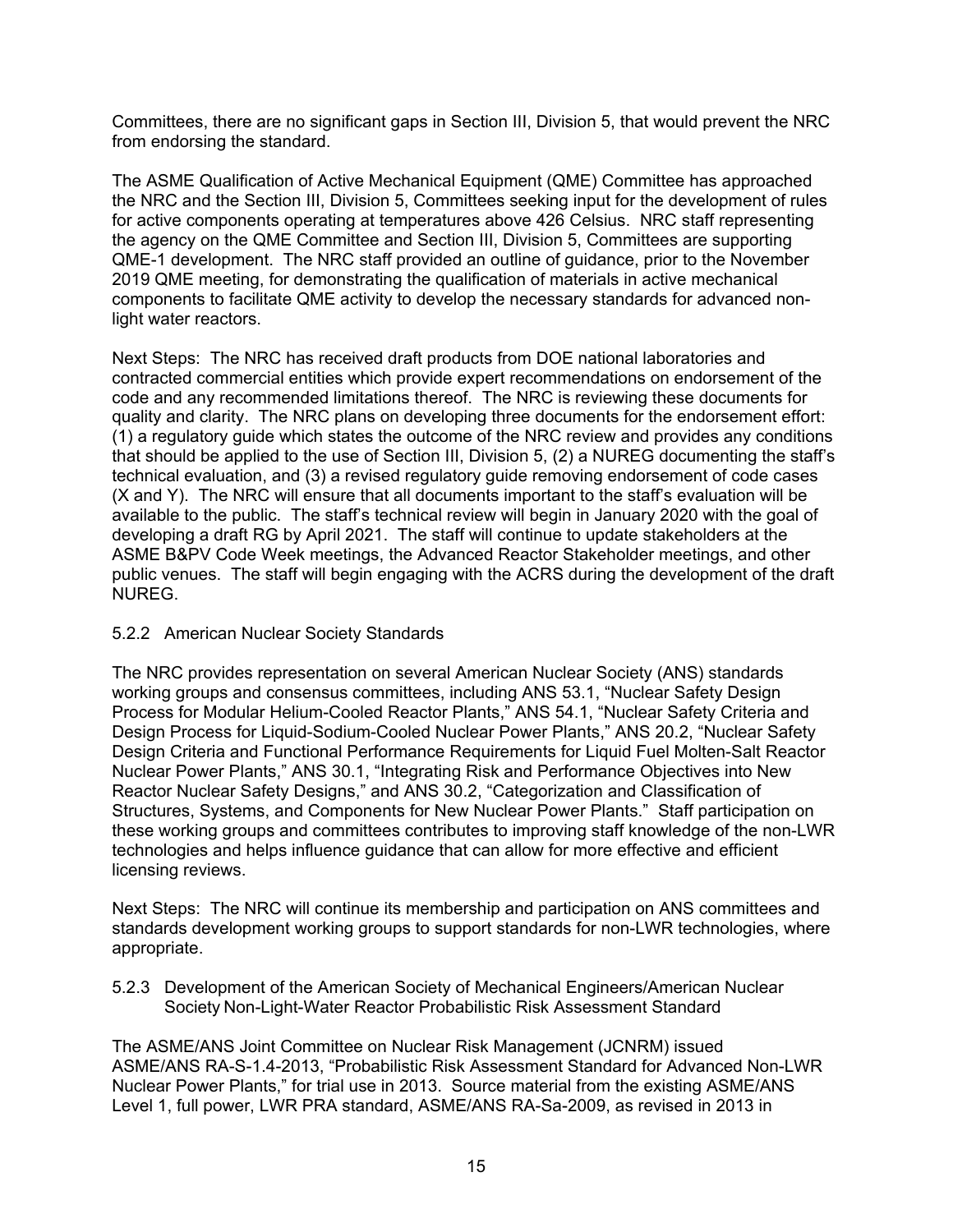ASME/ANS RA-Sb-2013 (Addendum B), as well as draft LWR PRA standards for low-power and shutdown PRA, Level 2 PRA, and Level 3 PRA, have been used, where appropriate, in developing the technical requirements for this standard. To support a diverse mixture of reactor concepts, including HTGRs, SFRs, and MSRs, an updated version of the ASME/ANS non-LWR PRA standard is being developed on a reactor-technology-inclusive basis using established technology-inclusive risk metrics common to existing LWR Level 3 PRAs. Such risk metrics include frequency of radiological consequences (e.g., dose, health effects, and property damage impacts). To support a wide range of applications defined by the non-LWR stakeholders, the scope of this standard is very broad and comparable to a full-scope Level 3 PRA for an LWR with a full range of plant operating states and hazards. Because some of the non-LWR designs supported by this standard include modular reactor concepts, this standard will address the evaluation of integrated risk of multi-reactor or multi-unit plants, including accidents on two or more reactor units or modules concurrently.

Several national and international organizations currently use the standard as they develop non-LWR PRAs and are providing valuable feedback to the JCNRM writing group for incorporation into the final draft of the standard. This writing group, which includes a member of the NRC staff, met on September 24, 2019, enhanced the current version of the non-LWR PRA standard, and revised the plan for balloting this standard in Spring 2020, with the aim to have it ready for final publication by December 2020.

Next Steps: The writing group met during the week of December 16, 2019, to conduct a crosscutting review of the non-LWR PRA standard and initiate the readiness review. The NRC staff will review the issued version of the non-LWR PRA standard for possible endorsement when it is published.

# **6.0 Strategic Area No. 5: Resolution of Policy Issues**

### 6.1 Overview

This strategy supports the identification and resolution of policy issues within the purview of the NRC that contribute directly to regulatory predictability, effectiveness, and efficiency. Early identification and resolution of policy issues help to achieve the objective of enhanced technical and regulatory readiness and communications. Some policy issues are for the NRC staff to address, while other policy issues represent matters that may require engagement with the Commission.

The list of policy issues the staff is considering with regard to the licensing of SMRs and non-LWRs is available on the NRC public Web site and is routinely revised to reflect the latest updates on each policy issue. The policy issues have been discussed in several of the recurrent public stakeholder meetings. These discussions will continue in order for the NRC to obtain stakeholder input on the identification and resolution of policy issues and to help prioritize these issues.

#### 6.2 Progress Summary

6.2.1 Siting for Small Modular Reactors and Non-Light-Water Reactors

In November 2017, the NRC issued the draft white paper, "Siting Considerations Related to Population for Small Modular and Non-Light Water Reactors." The purpose of the paper was to facilitate stakeholder engagement in a potential policy issue involving siting considerations for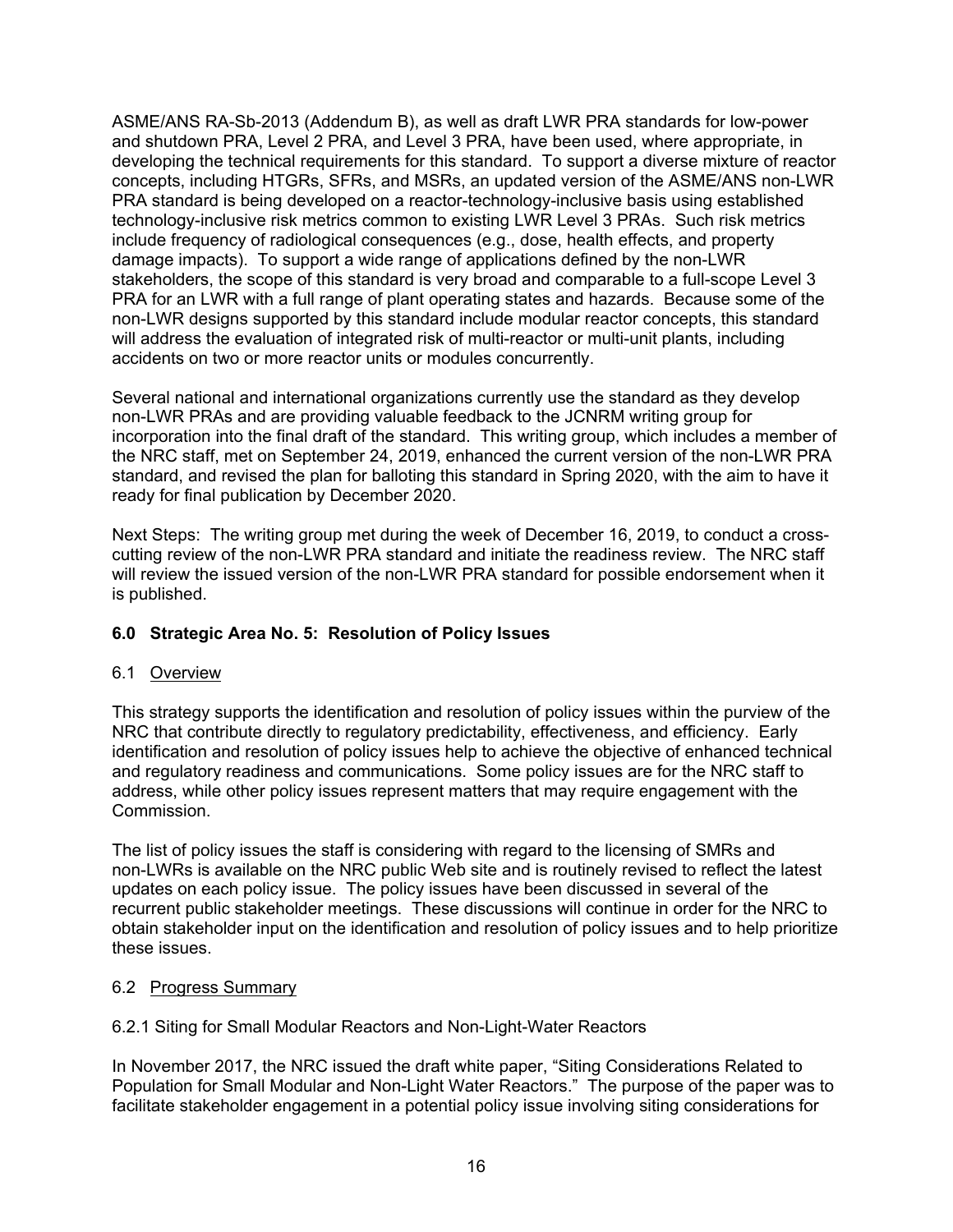SMRs and non-LWRs related to population distribution and density. SECY-16-0012, "Accident Source Terms and Siting for Small Modular Reactors and Non-Light Water Reactors," dated February 7, 2016,<sup>16</sup> had previously identified this issue. During a public meeting on May 3, 2018, NEI provided feedback on behalf of its nuclear industry members, stating its position that the NRC should update Regulatory Guide (RG) 4.7, Revision 3, "General Site Suitability Criteria for Nuclear Power Stations," issued March 2014,<sup>17</sup> to scale the population density guidance based on the smaller source term and lower probability of release anticipated for SMRs and advanced reactors. In June 2019, Oak Ridge National Laboratory completed a technical report, ORNL/TM-2019/1197, "Advanced Reactor Siting Policy Considerations,"18 identifying potential alternative siting criteria for SMRs and non-LWRs recognizing the possible reduced offsite releases for advanced reactor designs. The report provided insights to inform the staff's plans to develop additional regulatory guidance for SMR and non-LWR siting. On June 13, 2019, the staff released a second draft white paper, "Population-Related Siting Considerations for Advanced Reactors,"<sup>19</sup> to facilitate stakeholder discussions at a public meeting that was held on June 27, 2019. The staff addressed stakeholder feedback and issued a draft SECY paper on July 19, 2019,<sup>20</sup> to support meetings with the ACRS Subcommittee on August 23, 2019, and with the ACRS Full Committee on September 4, 2019. The ACRS issued a letter to the NRC Chairman on October 7, 2019,<sup>21</sup> agreeing with the proposed option in the draft SECY and recommending that RG 4.7 be revised with illustrative examples.

Next Steps: The staff plans to send a paper to the commission in FY 2020 with potential options and a recommendation regarding changes to NRC's siting considerations.

6.2.2 Emergency Preparedness Requirements for Small Modular Reactors and Other New **Technologies** 

Consistent with the Commission's direction in 2015, the NRC staff developed a proposed rule that would provide for alternative emergency preparedness requirements for SMRs and other new technologies. The proposed alternative emergency preparedness requirements would adopt a consequence-oriented, risk-informed, and performance-based approach. In part, this rulemaking would reduce potential requests for exemptions from the current emergency preparedness requirements and promote regulatory stability, predictability, and clarity in the licensing process for these future facilities. The NRC published the regulatory basis on November 15, 2017. The NRC staff provided the proposed rule to the Commission for its consideration in SECY-18-010322 on October 12, 2018.

 <sup>16</sup> See SECY-16-0012, "Accident Source Terms and Siting for Small Modular Reactors and Non-Light Water

Reactors," dated February 7, 2016 (ADAMS Accession No. ML 15309A319)<br><sup>17</sup> See RG 4.7, Revision 3, "General Site Suitability Criteria for Nuclear Power Stations," issued March 2014 (ADAMS Accession No. ML12188A053)

<sup>&</sup>lt;sup>18</sup> See ORNL/TM-2019/1197, "Advanced Reactor Siting Policy Considerations," dated June 2019 (ADAMS Accession No. ML19192A102)

<sup>&</sup>lt;sup>19</sup> See "Population-Related Siting Considerations for Advanced Reactors," dated June 13, 2019 (ADAMS<br>Accession No. ML19163A168)

<sup>&</sup>lt;sup>20</sup> See Draft SECY Paper - Population-Related Siting Considerations for Advanced Reactors, dated July 29, 2019 (ADAMS Accession No. ML19203A219)

<sup>&</sup>lt;sup>21</sup> See "Review of Draft SECY Paper, "Population-Related Siting Considerations for Advanced Reactors,"<br>dated October 7, 2019 (ADAMS Accession No. ML19277H031

<sup>&</sup>lt;sup>22</sup> See SECY-18-0103 "Proposed Rule-Emergency Preparedness for Small Modular Reactors and Other New Technologies," dated October 31, 2018 (ADAMS Accession No. ML 18134A086)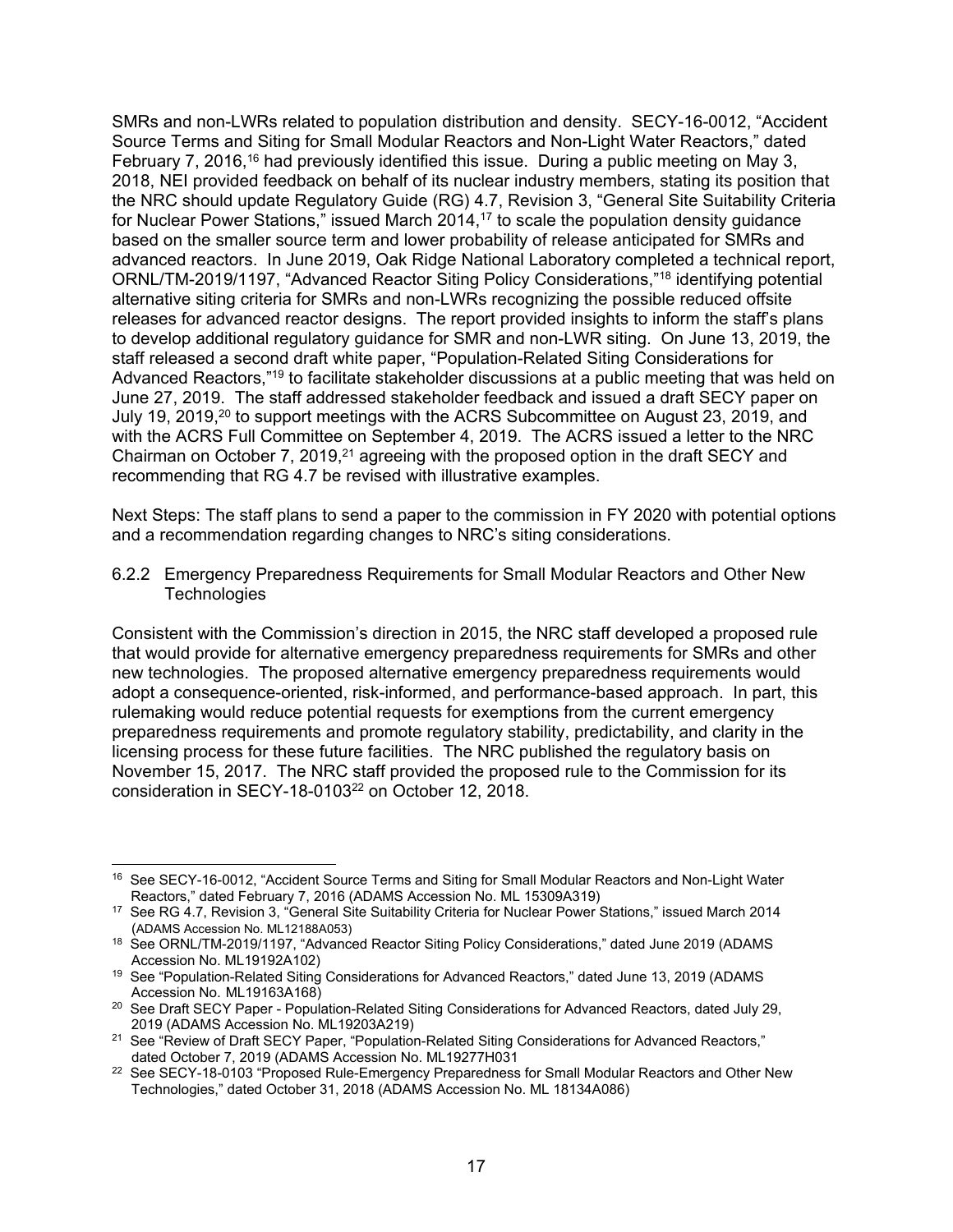Next Steps: On December 17, 2019, in SRM-SECY-18-0103,<sup>23</sup> the Commission approved publication of the proposed rule. The staff will publish the proposed rule in the Federal Register in 2020 for public comment. The staff will review the public comments and make appropriate changes in the formulation of a proposed final rule to be provided to the commission.

6.2.3 Appropriate Source Term and Dose Calculations for Small Modular Reactors and Non-Light-Water Reactors

In SECY-16-0012, the staff stated that the evaluation of the mechanistic methods would be important for application reviews and did not note concerns or policy issues about the implementation of mechanistic accident modeling of source terms. Specifically, the staff recognized that although it has not yet developed source term tools and technical expertise for non-LWRs to the same level as that for SMRs, the staff believes a mechanistic approach could also be applied to non-LWR designs, subject to the availability of adequate tools and analysis approaches.

The ACRS stated in a letter dated October 19, 2018, that the staff "should provide [mechanistic source term] guidance to evaluate the adequacy of the frequency of events considered and the duration over which such events must be analyzed" and "on how source terms should be developed." By response dated November 9, 2018, the staff informed the ACRS that it will continue to evaluate the need to further enhance our guidance on mechanistic source term development. Subsequently, NEIMA specifically identified for the NRC to develop and implement guidance on the "use of mechanistic source terms" by January 2021.

Next Steps: The staff contracted with INL to develop a report by mid-2020 that describes an advanced reactor technology-inclusive approach to developing mechanistic source terms for a range of licensing basis events. The staff will consider insights obtained from stakeholder discussions and determine whether clarifications or other actions would be beneficial to address source term guidance for SMRs and non-LWRs.

6.2.4 Security and Safeguards Requirements for Small Modular Reactors and Non-Light-Water Reactors

The staff prepared SECY-18-0076, "Options and Recommendation for Physical Security for Advanced Reactors," dated August 1, 2018, and in its SRM dated November 19, 2018, the Commission directed the staff to initiate a limited-scope revision to regulations and guidance related to physical security for advanced reactors and approved, subject to edits, a related rulemaking plan. The staff prepared a regulatory basis, which was published for public comment in the Federal Register on July 16, 2019.24

Next Steps: The staff will continue its interactions with stakeholders while preparing the proposed rule and related guidance.

 $\overline{a}$ 

<sup>&</sup>lt;sup>23</sup> See SRM-SECY-18-0103 "Proposed Rule-Emergency Preparedness for Small Modular Reactors and Other New<br>Technologies," dated December 17, 2019 (ADAMS Accession No. ML19351C729)

<sup>&</sup>lt;sup>24</sup> See 84 FR 33861 "Physical Security for Advanced Reactors"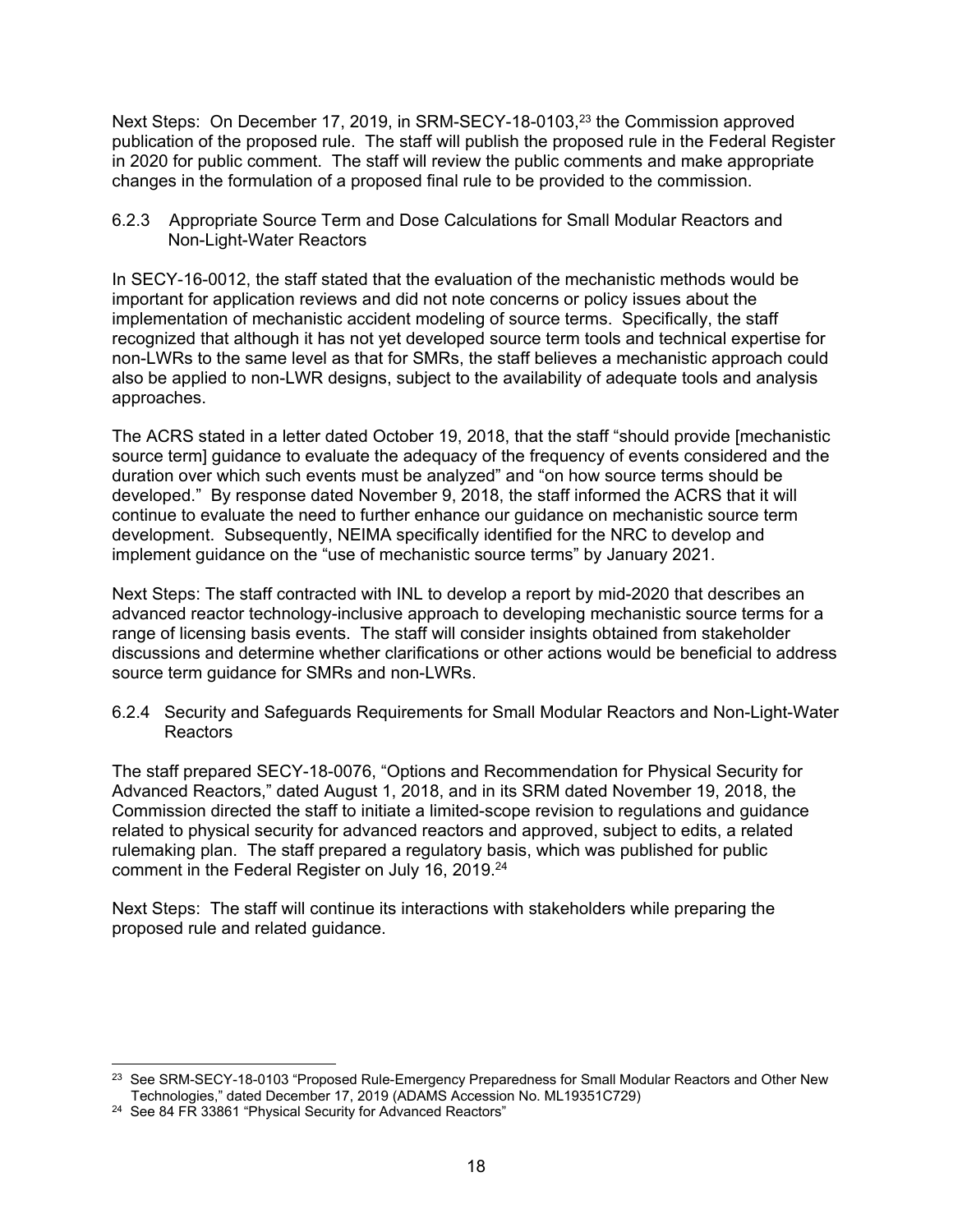### 6.2.5 Insurance and Liability for Small Modular Reactors and Non-Light-Water Reactors

The NRC staff has engaged stakeholders on the issue of insurance and liability during several public meetings. On October 14, 2008, the Commission issued its Policy Statement on the Regulation of Advanced Reactors<sup>25</sup> which states:

Consistent with its legislative mandate, the Commission's policy with respect to regulating nuclear power reactors is to ensure adequate protection of the environment and public health and safety and the common defense and security. Regarding advanced reactors, the Commission expects, as a minimum, at least the same degree of protection of the environment and public health and safety and the common defense and security that is required for current generation light-water reactors (LWRs). [In this context, current generation LWRs are those nuclear power plants licensed before 1997] Furthermore, the Commission expects that advanced reactors will provide enhanced margins of safety and/or use simplified, inherent, passive, or other innovative means to accomplish their safety and security functions.

Given the expectations that advanced reactors provide at least the same degree of protection as existing reactors, the question goes to whether: (1) the risk profiles for advanced reactor facilities are comparable to existing facilities, for which the current insurance and liability requirements were established; or (2) the attributes of advanced reactor designs reduce the risk profiles in comparison to existing facilities such that changes to insurance and liability requirements might be warranted. Regarding the first question, the staff is documenting its assessments of the potential risks likely to be associated with advanced reactor facilities, including multi-module issues, for consideration in confirming the adequacy of existing requirements. Regarding the second question, the feedback from stakeholders, including designers and industry organizations, is that no immediate actions are called for to address the possibility that reduced risks posed by advanced reactors might warrant changes to the current insurance and liability requirements.

Next Steps: In accordance with the latest version of the Price-Anderson Act, the NRC will prepare a report to Congress, and an associated SECY paper, recommending the need for continuation or modification of the provisions of the Price-Anderson Act by December 31, 2021. This report and SECY paper will address any changes that the staff recommends for non-LWRs and SMRs.

### 6.2.6 Containment Functional Performance for Non-Light-Water Reactors

The staff provided SECY-18-0096, "Functional Containment Performance Criteria for Non-Light-Water Reactors," to the Commission on September 28, 2018. In SECY-18-0096, the staff recommended Commission approval of a proposed methodology for establishing functional containment performance criteria for non-LWRs in a manner that is technology inclusive, risk-informed, and performance based. In SRM-SECY-18-0096, dated December 4, 2018, the Commission approved the staff's proposed methodology for establishing functional containment performance criteria for non-LWRs. The Commission also requested that the staff continue to keep it informed as the staff develops the licensing framework for non-LWRs and notify the Commission if future policy issues arise as this work progresses.

 25 See 73 FR 60612 (ADAMS Accession No. ML082750370)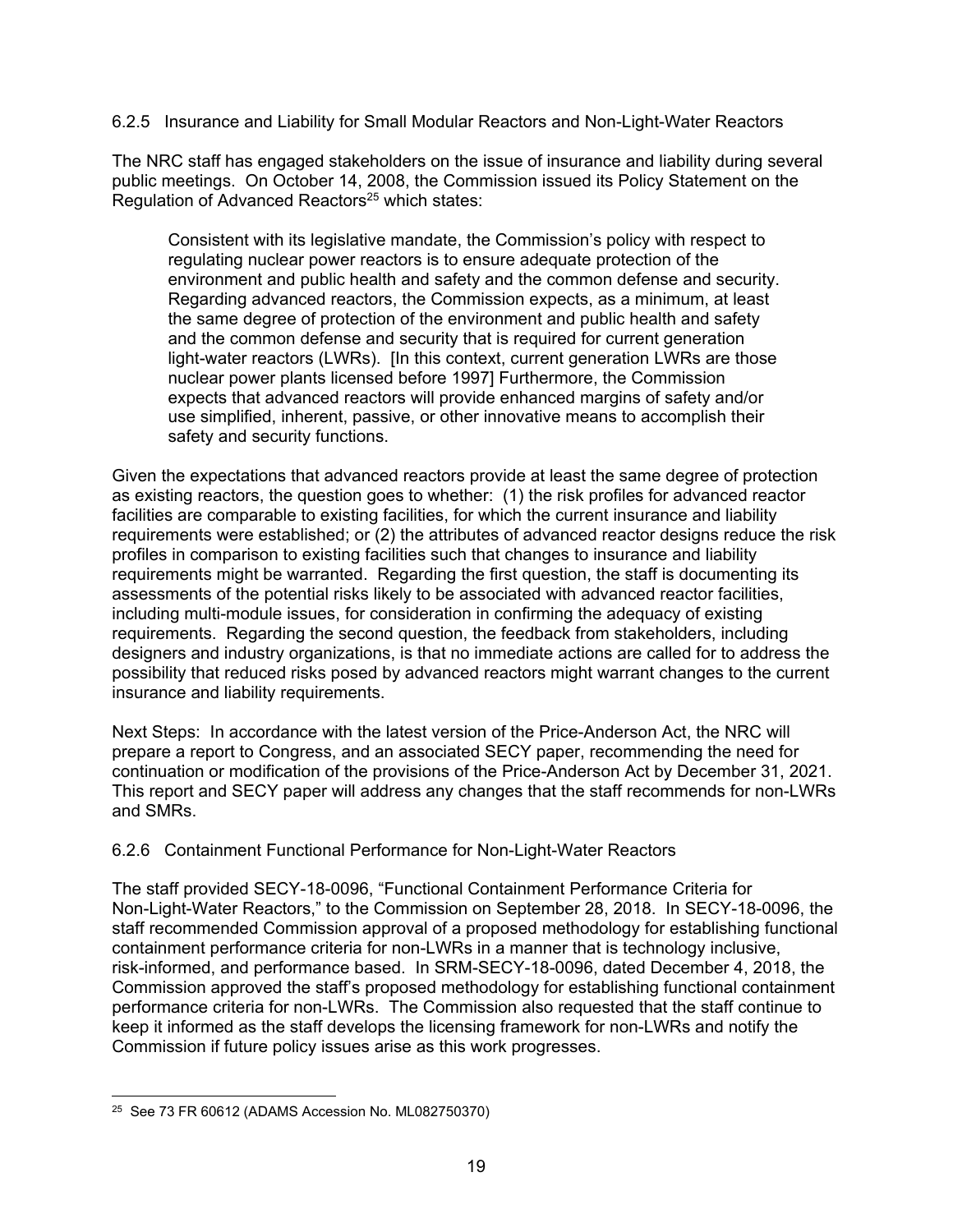Next Steps: The staff is incorporating the methodology for functional containment performance criteria in ongoing activities, such as the preparation of DG-1353; future revisions of RG 1.232, "Guidance for Developing Principal Design Criteria for Non-Light-Water Reactors," issued April 2018; and, interactions with specific designers.

### 6.2.7 Micro-Reactors

NRC staff has met with individual designers, the DOE, and Department of Defense (DOD) regarding "micro-reactors." Micro-reactors, which are generally small (on the order of one to tens of MW-thermal), are envisioned to perform non-traditional roles for nuclear power, such as providing power for defense sites and remote areas. Micro-reactors are anticipated to have reduced reliance on complex safety systems, use more inherent safety features, and have lower potential consequences as a result of any postulated accidents. The NRC staff has identified a number of potential policy and licensing issues that may need to be addressed for micro-reactors, including security requirements, emergency preparedness, staffing requirements, remote operation, aircraft impact, oversight, annual fee structure, manufacturing licenses, transportable reactors, siting, and environmental reviews. The staff discussed these issues with the ACRS Future Plant Subcommittee on August 29, 2019, and with stakeholders during a public meeting on October 17, 2019. NEI issued a report on micro-reactor regulatory issues on November 13, 2019.<sup>26</sup> NEI presented its report during a public meeting on December 12, 2019. The NEI report and stakeholder interactions will inform the staff's evaluation of these potential policy issues.

Next Steps: The staff is evaluating the issues raised in the NEI report to assess whether any require a Commission policy decision. The staff will prepare a Commission paper on any identified policy issues.

# **7.0 Strategic Area No. 6: Communication**

# 7.1 Overview

This strategy supports the non-LWR vision and strategy objective of optimizing communications. The plan for addressing communications consists of the following contributing activities:

- Provide timely, clear, and consistent communication of the NRC requirements, quidance, processes, and other regulatory topics and provide multiple paths for external feedback to the NRC.
- Develop consistent NRC messaging suitable for a range of audiences.
- Promote the exchange of non-LWR technical and regulatory experience with the NRC's international counterparts and industry organizations.

# 7.2 Progress Summary

The NRC continues to proactively communicate with stakeholders and seek stakeholder feedback on all non-LWR readiness activities. The NRC also meets with potential applicants upon request and shares information with various international groups, including the

  $^{26}$  See NEI white paper "Micro-Reactor Regulatory Issues," dated November 13, 2019 (ADAMS Accession No. ML19319C449)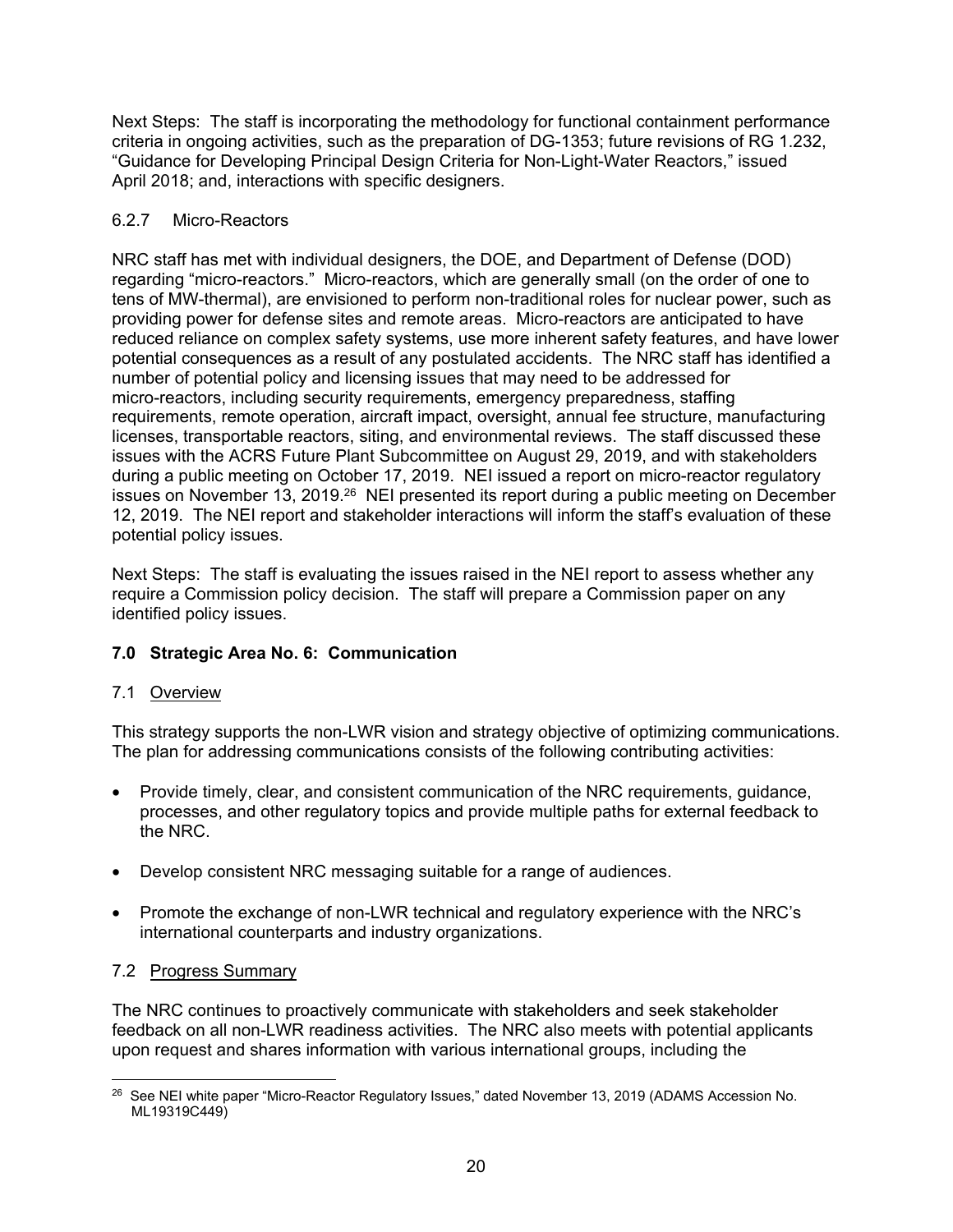Organization for Economic Co-operation and Development's Nuclear Energy Agency, the International Atomic Energy Agency, the Generation IV International Forum, and the NRC's international regulatory counterparts. The sections below describe several key communications accomplishments and ongoing activities.

#### 7.2.1 Stakeholder Engagement

The NRC conducts public meetings with stakeholders every 6-8 weeks. To maximize participation, stakeholders can participate in person or by phone and Webinar. The NRC has conducted eight such meetings in 2019, including topic specific meetings on physical security and micro-reactors. The NRC has also conducted four briefings of ACRS Future Plant Subcommittee and three briefings of the ACRS Full Committee.

Next Steps: The staff will continue to plan stakeholder meetings to take place approximately every 6 weeks in 2020.

### 7.2.2 Coordination with the U.S. Department of Energy

The NRC and DOE conduct monthly calls to discuss mutual areas of interest. The NRC and DOE also conduct periodic quarterly management meetings to share information about advanced reactor readiness activities. For example, the NRC provided technical and regulatory information to support DOE's preparation of its report to Congress on micro-reactors as required by the Nuclear Defense Authorization Act. The NRC and DOE also discussed areas of future cooperation, including DOE piloting RG 1.232 and DG-1353 during the DOE authorization process for the proposed versatile test reactor (VTR). The NRC and DOE also discussed opportunities for the NRC to observe or participate in the authorization process to gain knowledge about non-LWR technology and to build staff capability for future NRC licensing activities for non-LWR designs. The NRC and DOE have established an MOU to outline these interactions. Under the MOU, NRC staff participated in DOE training on the VTR authorization process on December 4, 2019. The NRC staff also participated in several workshops cosponsored by the DOE's Gateway for Accelerated Innovation in Nuclear (GAIN) initiative. The specific workshops are listed in Section 7.2.3 of this enclosure.

The NRC and DOE also have developed an MOU to share technical expertise and knowledge as required by the Nuclear Energy Innovation Capability Act of 2017 (NEICA). The primary purpose of the MOU is to coordinate DOE and NRC technical readiness and sharing of technical expertise and knowledge on advanced nuclear reactor technologies and nuclear energy innovation, including through the National Reactor Innovation Center. The National Reactor Innovation Center is a DOE program under NEICA designed to enable the testing and demonstration of reactor concepts to be proposed and funded, in whole or in part, by the private sector.

The NRC and the DOE Office of Science/Fusion Energy Sciences have initiated routine interactions to develop longer-term strategies for the possible deployment of fusion reactors.

Next Steps: The NRC will continue to interact with DOE to gather information to inform the NRC's non-LWR readiness activities. The NRC will also continue to support the GAIN initiative, as specified in the GAIN MOU, and attend GAIN workshops. The staff will continue to conduct periodic coordination calls and management meetings with DOE. Lastly the NRC will continue to work with DOE to implement the activities identified in the VTR and NEICA MOUs.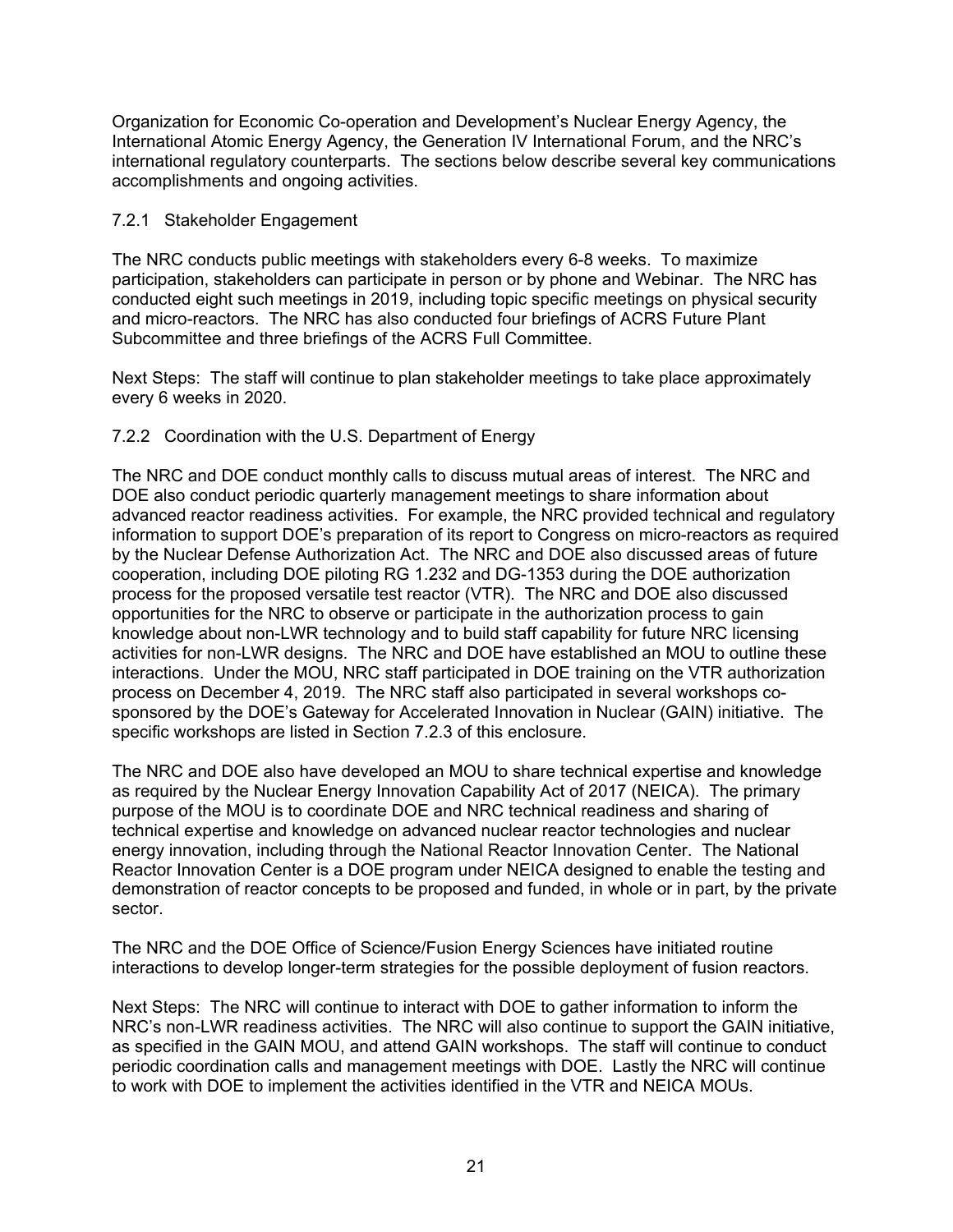### 7.2.3 Meetings and Conferences

The NRC has actively participated in numerous workshops, conferences, and meetings to facilitate stakeholder outreach and communications related to non-LWRs. For example, the NRC has participated in the following non-LWR events:

- EPRI Advanced Reactor Technical Advisory Group meetings
- ANS annual meetings
- NRC Regulatory Information Conference
- U.S. Nuclear Infrastructure Council's Advanced Reactor Technical Summits
- ORNL's Molten Salt Reactor Workshops
- IAEA and Nuclear Energy Agency (NEA) workshops related to advanced reactors
- GAIN-EPRI-NEI-US NIC Micro-Reactor Workshop
- GAIN Fast Reactor Working Group (FRWG)/DOE Fast Reactor Workshop
- GAIN-EPRI-NEI Advanced Fuels Workshop
- NEI advanced reactor working group meeting

Next Steps: The NRC will continue to participate in non-LWR meetings, conferences, and workshops as resources permit.

#### 7.2.4 International Coordination

As part of the NRC goal's to be a modern-risk informed regulator and building strong partnerships, the NRC shares information and engages with various international groups, including the Organization for Economic Co-operation and Development's NEA, IAEA, the Generation IV International Forum, and the NRC's international regulatory counterparts.

The NRC chairs NEA's working group for international regulators of non-LWRs, known as the Working Group on the Safety of Advanced Reactors (WGSAR). The purpose of the group is to bring interested regulators together to discuss common interests, practices, and problems and to address both regulatory interests and research needs. Currently, Canada, China, France, Germany, Italy, Japan, Korea, Russia, the United Kingdom, and the United States are members of WGSAR. Representatives from the European Union and IAEA also attend WGSAR meetings. Initially, WGSAR focused on SFR reactor safety and regulatory issues, such as severe accident prevention and mitigation and fuel qualification. However, WGSAR has expanded its scope to other types of non-LWR designs. WGSAR also interfaces with the Generation 4 International Forum (GIF). GIF representatives attend WGSAR meetings and WGSAR comments on GIF documents, such as SFR safety design guidelines. In 2019, WGSAR and GIF began cooperation on the development of risk-informed and performance-based licensing approaches for non-LWRs.

The NRC also participates in and chairs the IAEA SMR Regulators' Forum, which is hosted by the IAEA and comprises representatives from Canada, China, Finland, France, Korea, Russia, Saudi Arabia, United Kingdom and the United States. In this forum, interested regulators identify and address key regulatory challenges that may emerge in future SMR regulatory discussions. This forum focuses on issues that are applicable to both light-water-cooled and non-LWR reactors, such as licensing, safety analysis and oversight of manufacturing.

In August 2019, the NRC entered into a Memorandum of Cooperation with the Canadian Nuclear Safety Commission (CNSC) to further expand cooperation on activities associated with